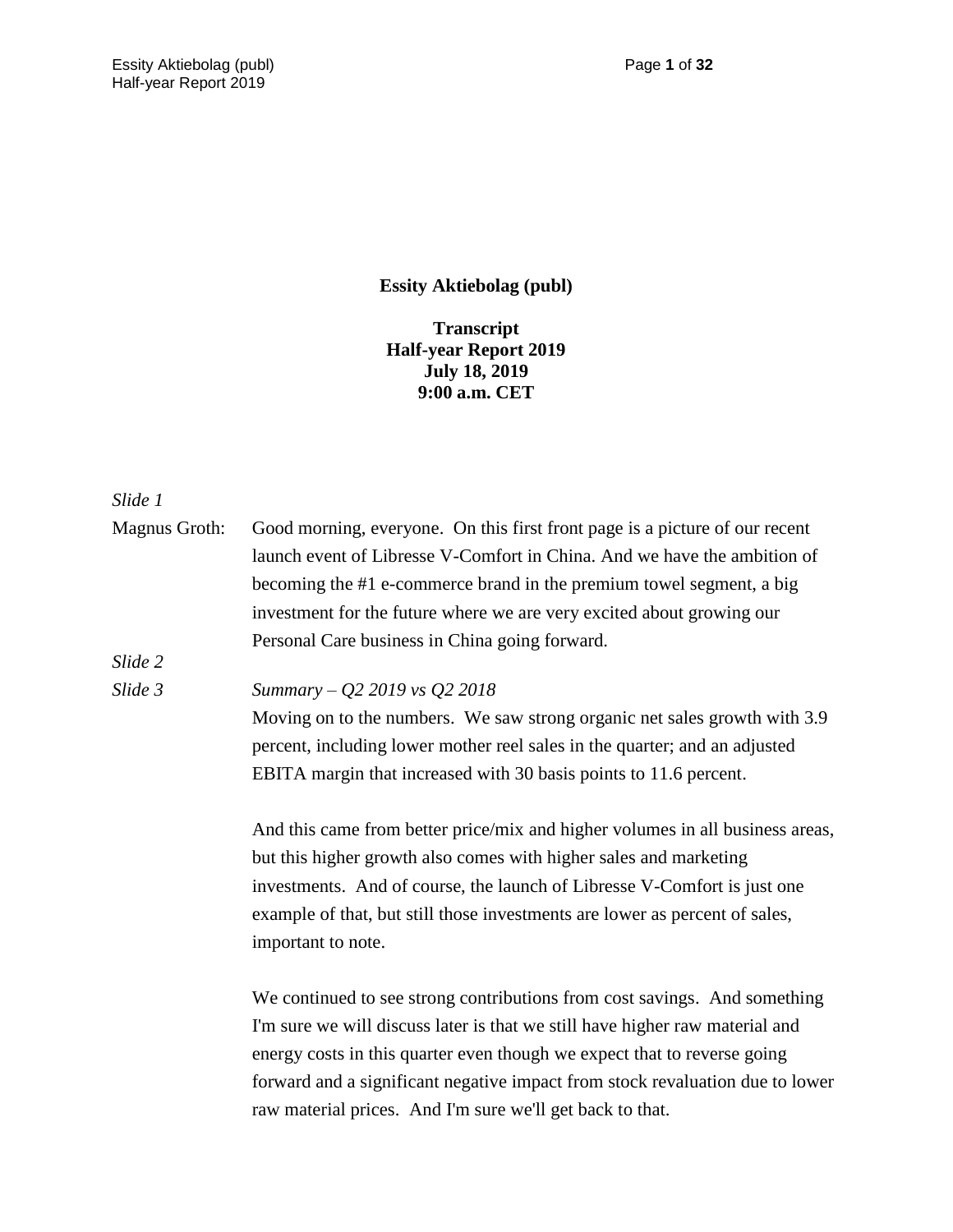On a very positive note, we more than doubled our operating cash flow to SEK 3.7 billion. And we also had the highest earnings per share in a quarter, with SEK 3.24, that we have seen since Essity was founded a little bit over two years ago, which brings me to my next slide which actually shows a time series.

*Slide 4 Increased Sales and Profits*

And the reason why we put this slide is that we have discussed now almost since the birth of Essity when will we see the turning point that the headwinds from raw materials decline. And the benefits from price increases and cost savings and efficiency programs, when will we see the impact?

And based on this time series, I dare to say that we saw it now in the second quarter of 2019. Starting down in the left-hand corner, you can see the organic net sales development; and that for the last three quarters now we have had growth above our long-term target of 3 percent, with a nice development there 3.3 percent, 4.3 percent and now 3.9 percent in the quarter. So I think that's one indication.

Another indication is that  $-$  if you look down at the bottom to the right, adjusted EBITA margin, that we increased the EBITA margin to 11.6 percent, which is actually the highest margin since the last quarter of 2017. So a turning point there also resulting in, if you look at, the overall adjusted EBITA which came out at SEK 3.7 billion, which is the highest adjusted EBITA in absolute terms that we've seen since Essity was born.

| Slide 5 | Net Sales - Q2 2019 vs Q2 2018                                                  |
|---------|---------------------------------------------------------------------------------|
|         | Getting back then to the two bridges that we always present. It's positive that |
|         | we see that the organic net sales comes from a good mix of price/mix and        |
|         | volume, and we see improved price/mix and volume in all business areas.         |
| Slide 6 | Adjusted EBITA - Q2 2019 vs Q2 2018                                             |
|         | The adjusted EBITA bridge then looks a little bit different than we're used to: |
|         | Very strong contributions from price/mix and volume also to adjusted EBITA;     |
|         | still negative impact from raw material and energy, as I already mentioned,     |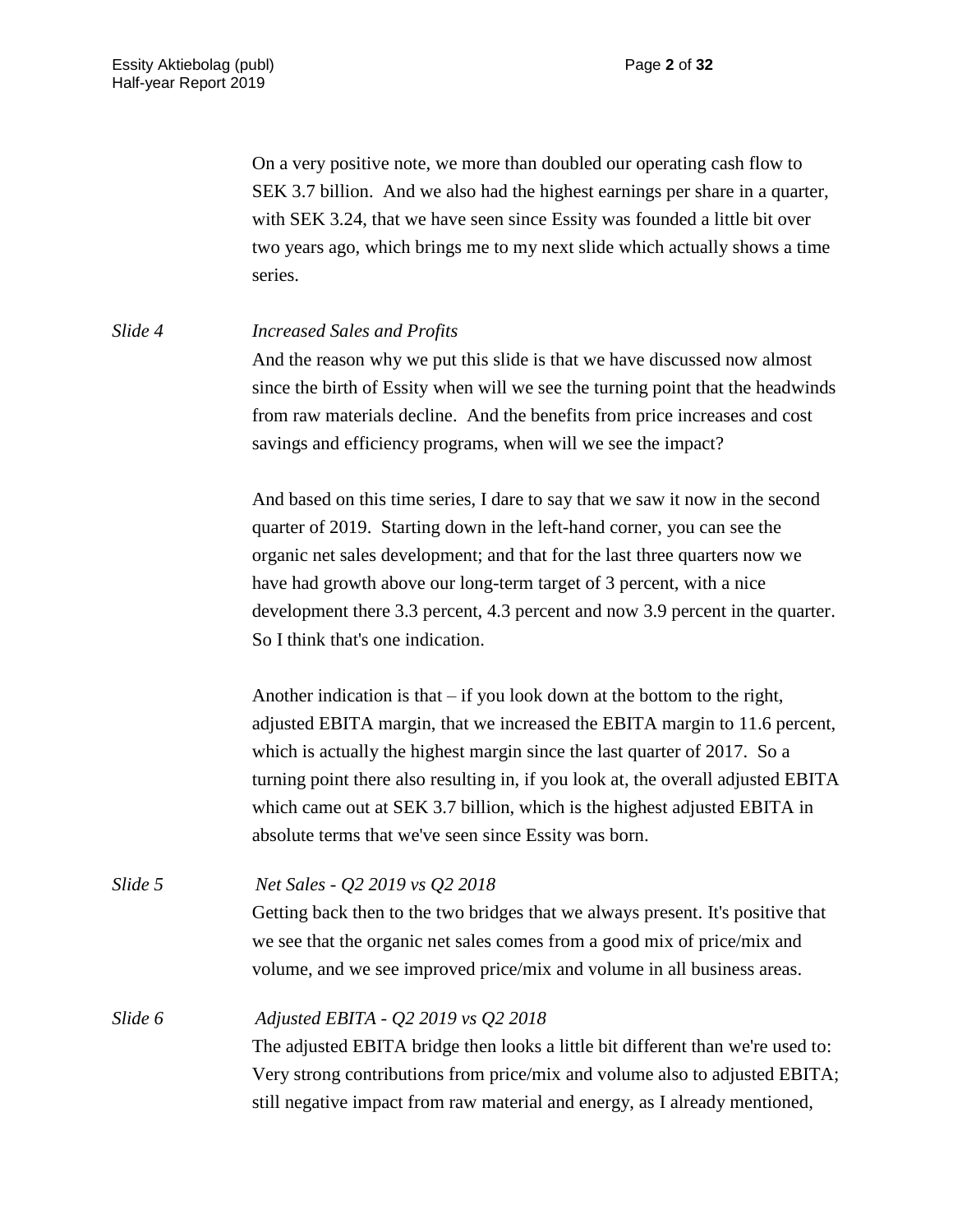with an impact of almost – negative impact of almost 1 percent in the quarter, but this will then change in the coming quarters.

Cost savings, COGS, this is where we are committed and planning to see annual savings of around SEK 1 billion per year. So SEK 175 million in the second quarter, which is then a little bit lower if you average the SEK 1 billion over four quarters, but we are very confident that we will be in the range of SEK 1 billion by the end of the year, which means that we expect to see higher cost savings in COGS in the second half of the year than in the first half of the year.

Moving then to the cost savings program: We have a separate slide on that. That's developing according to plan. And then finally the unusually high others, SEK 709 million negative, which consists of three parts of equal magnitude. The first one is higher sales and marketing costs, which is important for driving the growth in the company.

Still it's lower as a percentage of sales but, of course, growing at the rate that we've been growing now for three quarters. We need to fuel that with higher sales and marketing costs. The other big part, which accounts for about 1/3 of the other SEK 709 million, is stock revaluation. And stock revaluation is simply that, at the end of each quarter, we value our stocks and compare to the stocks we had at the beginning of the quarter.

And when you then compare that with the same difference last year, you arrive at a quite big number, and this is because raw materials increased quite dramatically in second quarter last year and are coming down throughout the end of the second quarter this year. And I'm sure you have questions about that I will get back to later.

And the third part and also accounting for about 1/3 of this other line is a mix of different other components. And we're just mentioning a few here: Somewhat lower profitability in the pulp mill that we still have integrated in Mannheim due to lower pulp prices; higher distribution costs, which has been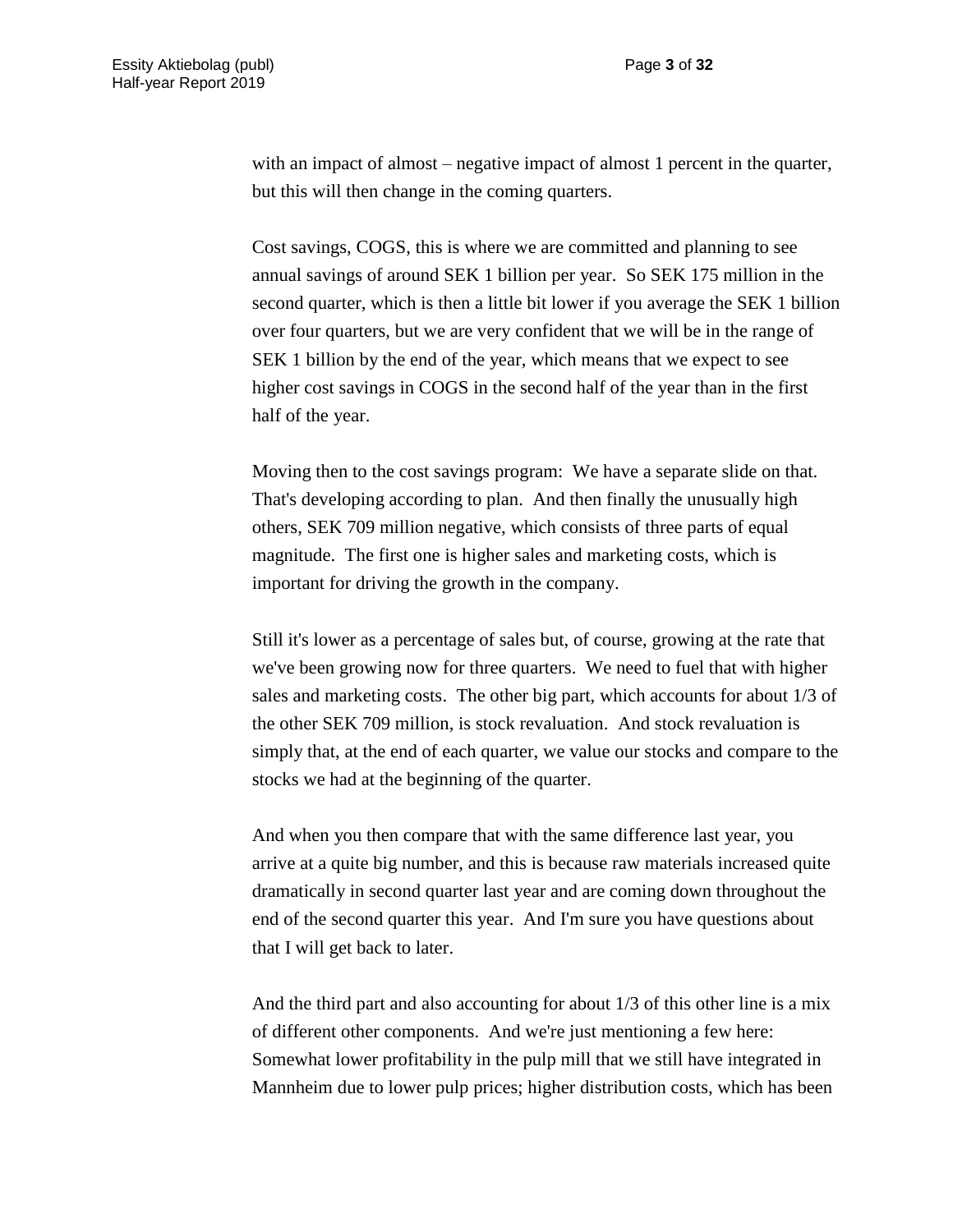a theme now for a number of quarters; and still some trade tariffs in the second quarter, which actually now went away.

So we will not see any negative trade tariffs that we know of, anyway, going forward, but we still have some impact there. And then some other smaller other costs. And then finally a positive impact from currency.

So just to reiterate. When it comes to the cost savings in COGS and the costsaving program, we're fully committed to achieving a savings of around SEK 1 billion on COGS; and to our cost savings program, where we have a plan to have a run rate of SEK 900 million at the end of the year and savings in the P&L this year of around SEK 600 million.

## *Slide 7 Raw Material Development*

Raw material development. And as we can see from this slide, it looks as if most of these lines are pointing down. This is very unpredictable, as you know. We expected pulp prices to come down a little bit in the middle of the year and then move up again.

This is still the case, but it, the fall, especially in pulp prices, has been quicker. And there's been a bigger fall than we expected, and now we expect that to last also for longer even though most market reports still show an increase in pulp prices towards the end of the year.

So in our usual prediction here for the next quarter, the third quarter of this year, starting then with the market pulp, which is very relevant for Consumer Tissue, we expect lower pulp prices quarter three over last year's quarter three and sequentially significantly lower pulp prices.

When it comes to paper for recycling, which impacts Professional Hygiene, we expect lower prices quarter over last year's quarter and sequentially stable prices because they have already come down quite significantly.

And finally then, oil-based raw materials, which is the main cost driver together with fluff pulp for Personal Care, where we expect stable prices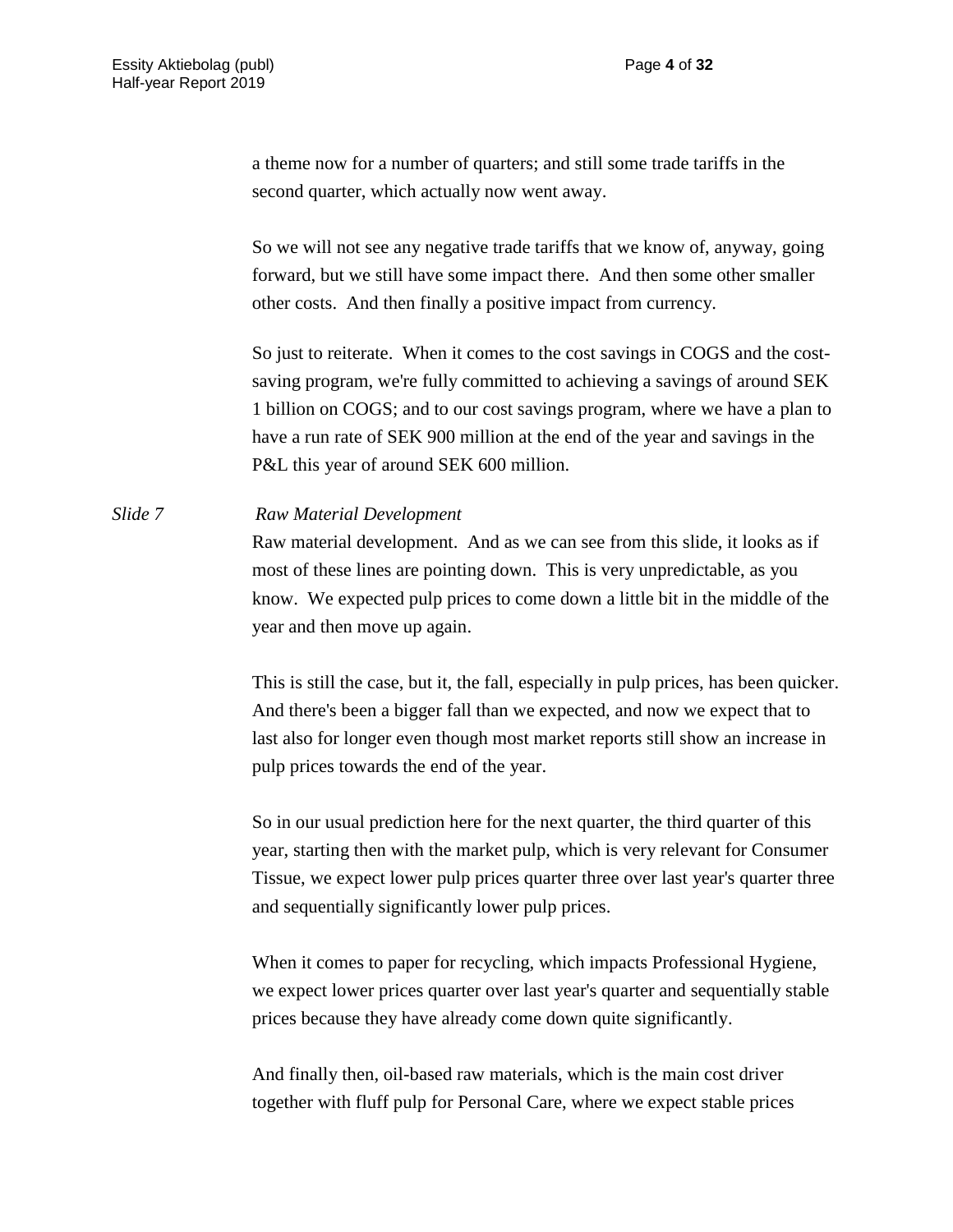quarter over last year's quarter and sequentially slightly lower raw material prices.

And when it comes to energy, we expect lower energy costs and prices both sequentially and quarter over last year's quarter. So that's our expectations for quarter three. So quite positive from that perspective. And then who knows going forward.

*Slide 8 Cost Savings – SEK 322m in Q2 2019* Some more detail about the additional cost savings program and the regular COGS savings.

> Starting with the regular COGS savings, SEK 175 million. Those are the savings that we see from Tissue Roadmap, from ongoing operational efficiency improvements, material rationalization and sourcing savings. And they are a bit lumpy.

In the first half of the year, we've actually been working intensely with Tissue Roadmap activities and – but also with some start-ups of machines in Inco and in Mexico a tissue machine and so on. And all of this has resulted in slightly lower COGS savings in the first half of the year, but again we expect that to improve in the second half.

And the cost savings program, very much according to plan, mostly impacting SG&A. And as I already mentioned, we expect to see the run rate of SEK 900 million that we have communicated by the end of the year.

And already at the end of Q2, we have annualized run rate savings of around SEK 690 million, so moving forward here. And the headcount reductions to date are about 744 positions out of 1,000, and as you can see to the right, this leads to a reduction of SG&A as a percent of sales even though we are also investing in this area for growth.

*Slide 9 Improving Everyday Life through Innovations* Innovation, of course, the heart of what we do. And here are some examples: To the left, a complete relaunch of TENA in the health care part of our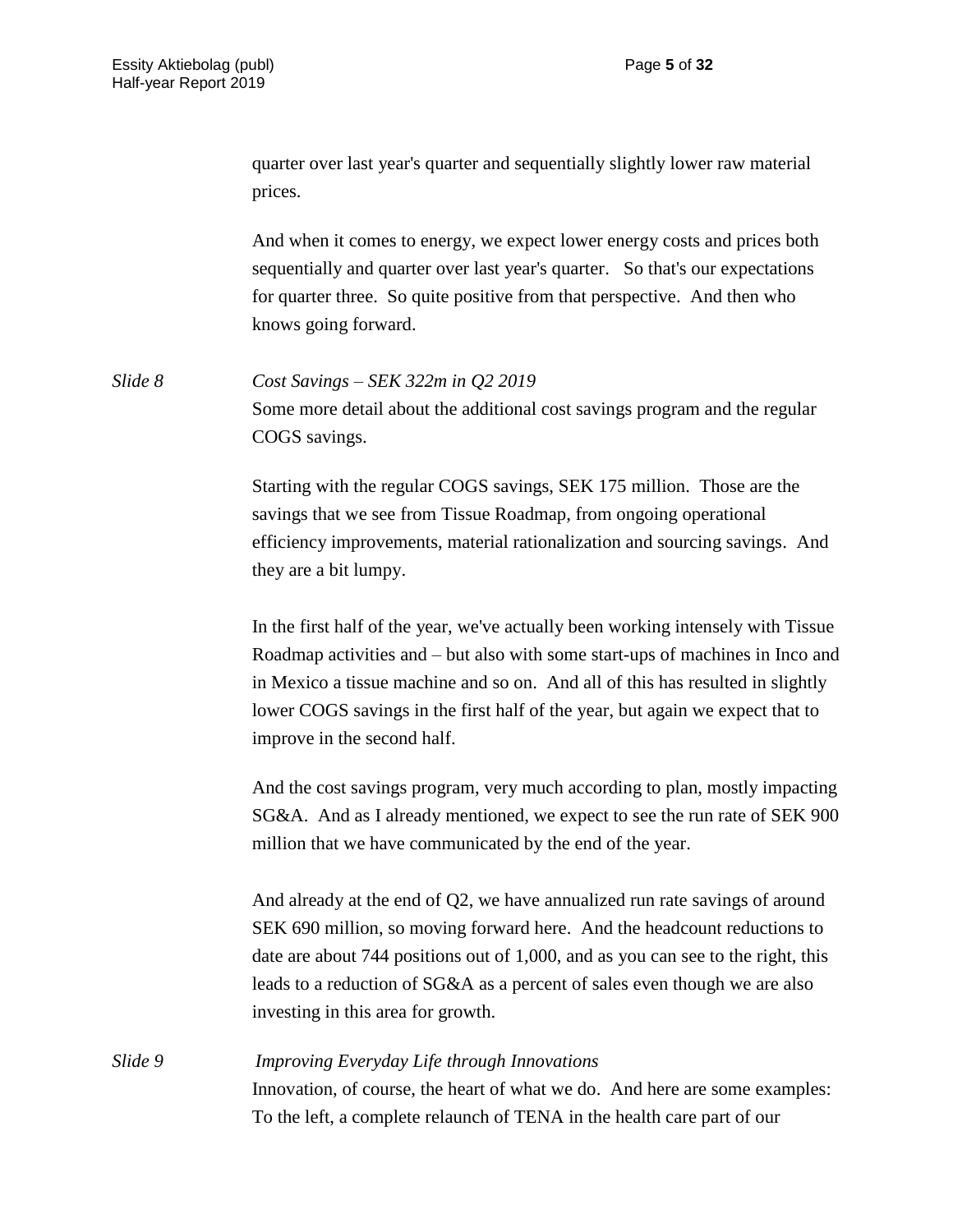business. There's a new trademark. If you look at the TENA brand there, it looks – it's modernized, completely new packs, completely new products. And our ambition is to own the skin health territory in incontinence care.

So we're very excited about this launch. Cutimed, extending the assortment of our advanced wound care assortment. Libresse, I think I already mentioned the big launch that we did in the second quarter in China. And some examples of more everyday innovations, where we have upgraded our base assortment in tissue in Europe with additional layers, improved softness and some other features.

*Slide 10 Achievements Improving Well-being*

Adding to that, to give you some flavor of what we're doing in the business. And these are just some examples that we're quite proud of, starting out with the great growth we are seeing quarter after quarter after quarter in fem care, very much driven by innovation but also from great advertising actually. And we won 13 lions at the Cannes international advertising festival, which is the big annual event for advertisers.

This means not only that our advertising is great but also we can actually attract the best marketing teams to work for Essity going forward. Another achievement in the quarter is that we won a contract for the Changi Airport in Singapore, which means not only that they will install sensor-enabled dispensers in this new airport all over, but it's also then 1,000 dispensers in one deal, which is a lot of dispenser and of course a lot of paper to be filled and refilled in those.

And it shows the benefit of having these very advanced products that we are continuously developing now in Professional Hygiene. And finally, to the right, an example how we're working here in medical with the compression stocking for a little girl that needs this because she has a heart condition and how we are tailor-making these products for every size and also every design. And you can see the pink lacing there and some other features that, of course, is very important to make these products more attractive. So just some examples of how we are improving well-being every day in Essity that we're very proud of.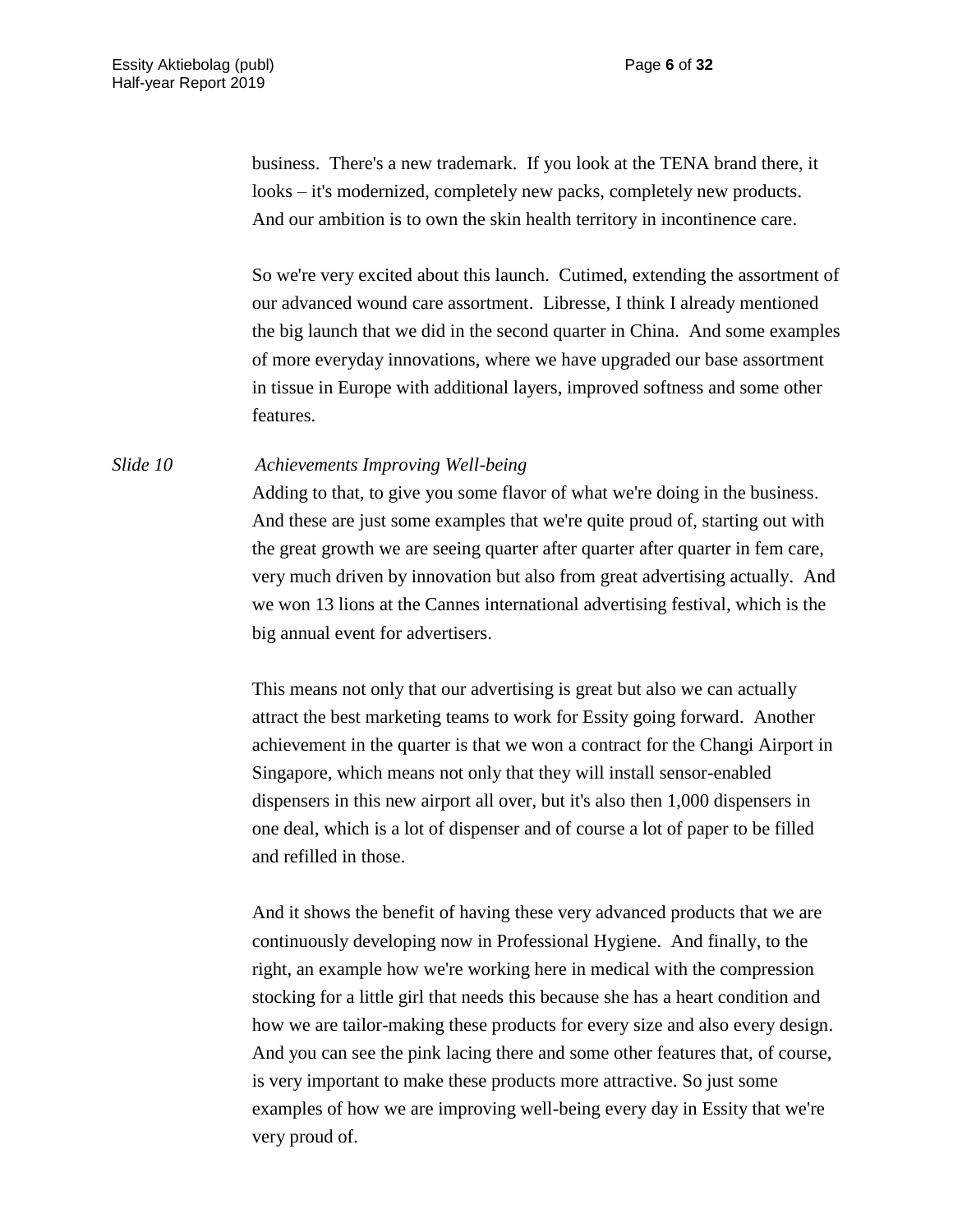## *Slide 11 Personal Care - Q2 2019 vs Q2 2018*

Moving over to the three specific business areas. Organic net sales in Personal Care increased with 3.1 percent, with most of that coming from emerging markets, 7.8 percent; and mature markets, 0.6 percent. We saw higher volumes, higher prices and cost savings in Personal Care, but this is actually the business area where we continue to see significant raw material and energy headwinds up to 190 basis points.

And this is, of course, fluff pulp. It's oil-based material, but it's also negative currency impacts. And in this area, as I already mentioned a number of times, we have invested in higher growth but lower as percentage of sales.

This is also a business where we have seen quite significantly higher distribution costs in the quarter. It's very important that we deliver on time and according to our agreed service levels with our customers, and this is leading to higher distribution costs.

Looking down at the bottom right-hand corner, by product segment, you can see that Incontinence Products is having another great growth quarter, 5.5 percent, growing in most areas. Medical solutions was weak, minus 2.2 percent. There are some specific reasons.

We are still working on the turnaround in the U.S. This will take another couple of quarters. We also had to some extent tough comps, the second quarter last year was the strongest of the year. And we also had fewer invoicing days. We typically don't talk about the invoicing days in Essity, but actually for our medical business it has a big impact.

And we had 1 less invoicing day this year than the second quarter last year. Baby Care, flat. We're focusing very much on margin improvement, so I think that's OK. And then continued excellent growth in Feminine Care both in Latin America and in Europe. So really continuing to develop in an excellent way.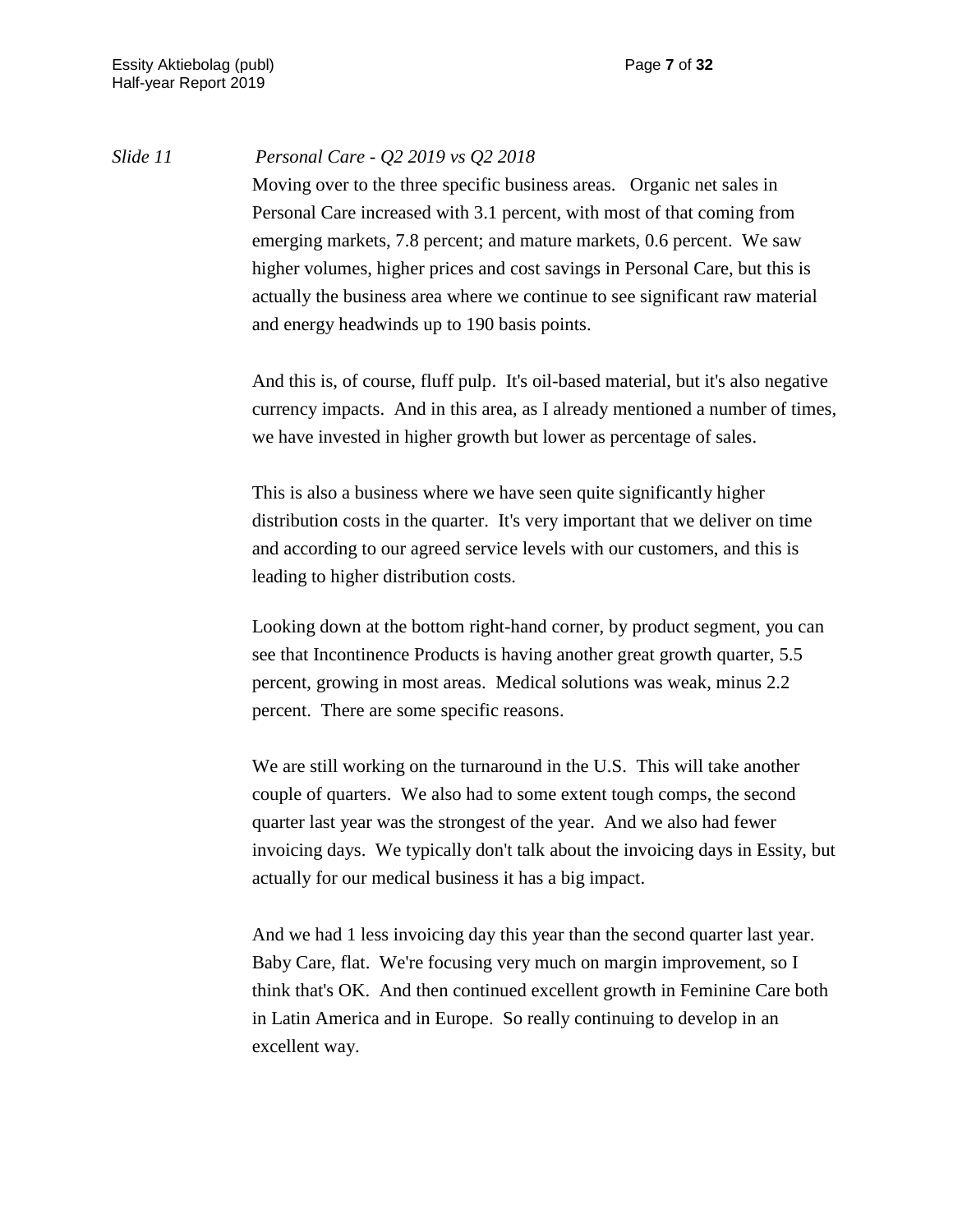*Slide 12 Consumer Tissue - Q2 2019 vs Q2 2018*

Moving over then to Consumer Tissue, where we also saw the best organic net sales in the quarter, 5.7 percent, with volume accounting for 2.7 percent, coming very much from emerging markets; and price/mix, coming from all parts of the business but primarily Europe and mature markets.

Again we have to remember this is the last quarter, but we still have a quite negative impact from closure of mother reel capacity. The negative impact this quarter was 70 basis points, but overall a very good development, higher prices; higher volumes; better mix; stable raw materials, which will then move to lower raw materials in the next quarter; and cost savings. And as you can see in the upper right-hand corner, an improvement with 160 basis points of margin here compared to a year ago, so big improvements.

This scenario where we have significant negative impact from stock revaluation due to lower raw material costs and higher energy costs, we still saw in the quarter. When it comes to raw materials and pricing, we have done all the price increases that we planned to do in wave two, so that's done and according to plan.

During the quarter, raw materials have moved down faster and more significantly than expected, so looking forward we are happy to stabilize pricing in the market for the next couple of quarters in preparation for the annual price negotiations while we follow the development of the pulp prices.

And how we move with prices going forward will be very much dependent on where pulp prices are a quarter or two from now, but right now we're very, very happy with what we've achieved in price increases and, of course, with the development of pulp prices.

Moving to the bottom right-hand corner. Western Europe, which is most of our mature markets, had a slight growth which is then mostly price, some mix, while emerging markets, we saw actually fantastic growth everywhere: 15 percent in Asia, 12 percent in Russia, 10 percent in Latin America. So – and this comes from price/mix and volume, very much volume also.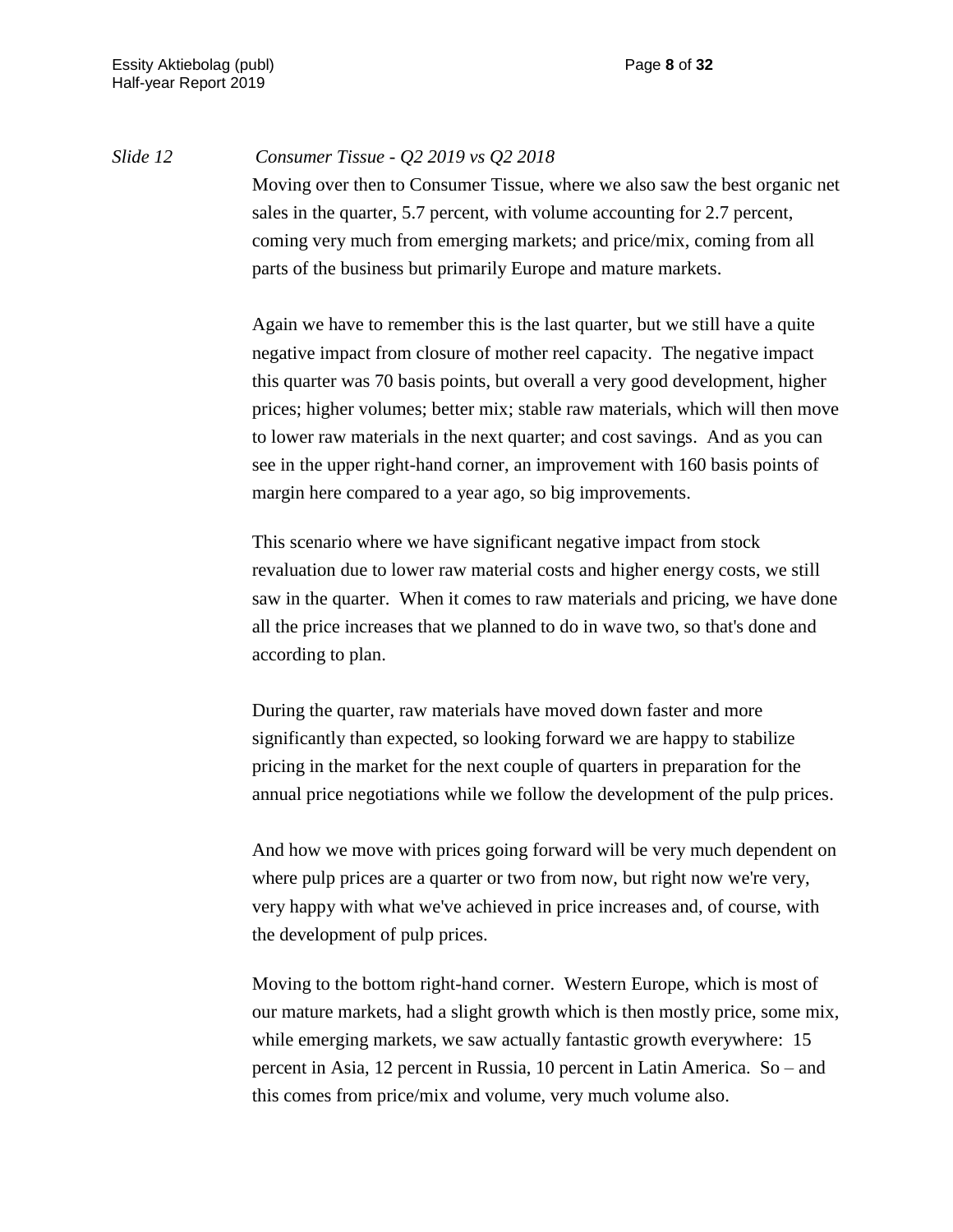| Slide 13 | Professional Hygiene - Q2 2019 vs Q2 2018<br>Finally, Professional Hygiene, with organic net sales increasing 2.1 percent<br>coming from both volume and price/mix. The highlight this quarter in<br>Professional Hygiene is actually that North America turned to growth and had<br>an accelerating growth throughout the quarter with both higher volumes but<br>also the other improvements in prices and mix and cost savings. |
|----------|------------------------------------------------------------------------------------------------------------------------------------------------------------------------------------------------------------------------------------------------------------------------------------------------------------------------------------------------------------------------------------------------------------------------------------|
|          | And another business area where we have significant negative impact from<br>stock revaluation. We saw higher energy costs in the quarter but actually<br>slightly declining raw material costs already in this quarter.                                                                                                                                                                                                            |
|          | When it comes to the adjusted EBITA margin, which was actually down 80<br>basis points from 14.1 percent to 13.3 percent year-over-year, this is mostly<br>due to stock revaluation has the biggest impact here.                                                                                                                                                                                                                   |
|          | And down at the right-hand corner, you can see again that most of the growth<br>is coming from emerging markets with price/mix and positive volumes, while<br>in mature markets it's all coming from price and mix actually, with some<br>variations. In North America we had positive volumes as well.                                                                                                                            |
| Slide 14 | Contributing to a Sustainable and Circular Society<br>We work hard to stay at the forefront when it comes to contributing to a<br>sustainable and circular society. And as you have seen, we've launched<br>additional sustainability targets, especially for packaging and with a focus on<br>plastics.                                                                                                                           |
|          | And if you have any questions, I'm happy to answer them, but we're really, I<br>think, ambitious in this area. And as you know, also during the quarter, we<br>announced an investment in sustainable alternative fiber technology in<br>Mannheim, SEK 400 million.                                                                                                                                                                |
| Slide 15 | Summary - Q2 2019<br>So to summarize. Strong organic net sales with 3.9 percent and an increased<br>adjusted EBITA margin to 11.6 percent. Price increases have had a positive<br>impact on both growth and profitability. Our investments in sales and<br>marketing are contributing to higher growth.                                                                                                                            |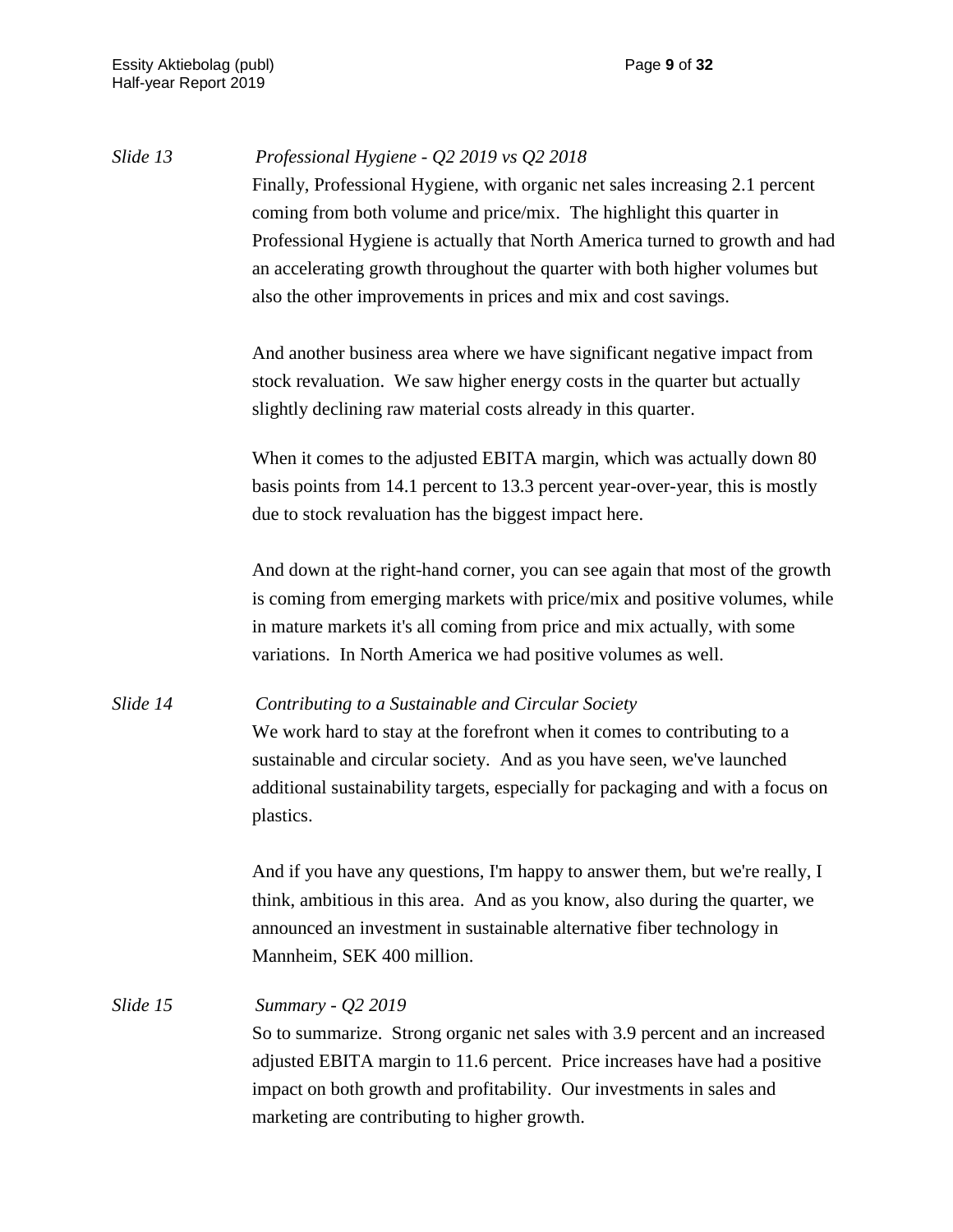We see a less-negative impact from raw material prices in the quarter even though they're still negative. Our efficiency efforts are according to our plans, and we continue to focus on innovations to strengthen our offering and improving our mix for the future.

Thank you for listening.

*Slide 16 Q&A*

Joséphine Edwall Björklund:

So with that, please, operator, help us to open up the lines so we can start the Q&A session.

Operator: Your first question comes from the line of Martin Melbye.

Martin Melbye, ABG Sundal Collier: Yes, good morning. You stated that stock revaluations were like SEK 230 million in Q2. What will that number be like in Q3 given that the pulp prices continue down?

Magnus Groth: I hand over to Fredrik. Please.

Fredrik Rystedt: It will remain on a high level. We don't give an exact number, but it will remain on a high level. This is basically a negative for this quarter in Q2, but of course, it was also a corresponding positive in Q2 of last year, as pulp prices and other material costs increased at that time.

> And if we look at Q3, we can see that pulp prices have continued down. And we also saw in Q3 of last year that pulp prices went up at the time, so we have a similar situation. Exactly the amount will depend on the market development of pulp and other materials, but it will remain on a high level.

Martin Melbye: OK. And then you said, tissue prices, they will be stable in Q3 versus Q2, right?

Magnus Groth: We have most of the price increases in the second quarter. We continue in Europe. We're through wave two. We will continue, as we see fit, to adjust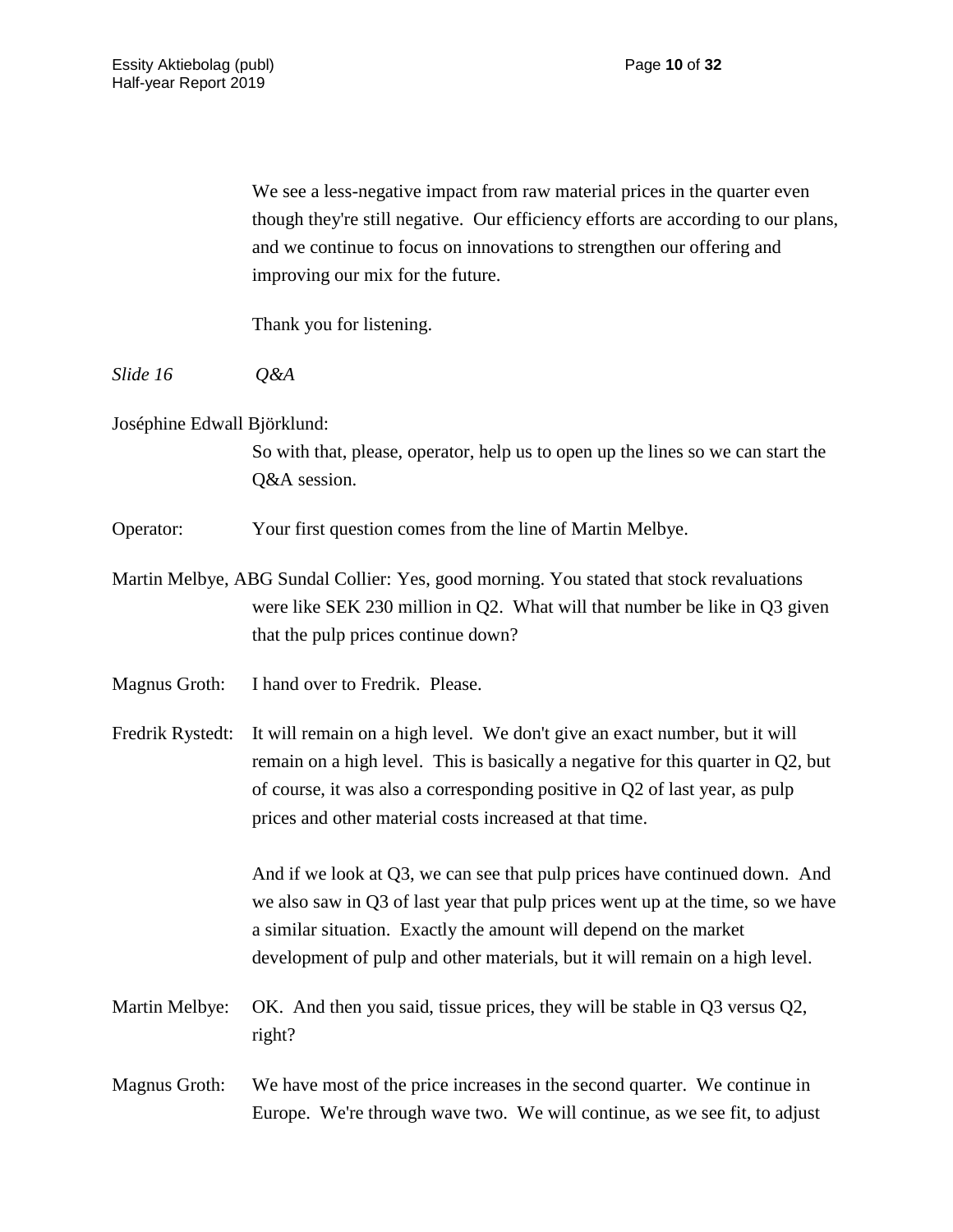prices and increase prices in other markets, depending then on inflation and specific cost developments in those markets. So there could be some more price increases, but the big wave two initiative, primarily in Europe, has come to an end and we're very happy with the outcome. It's according to our plans.

Martin Melbye: Thank you, that is all for me.

Operator: Next question comes from the line of Faham Baig.

Faham Baig, Credit Suisse: I'm going to come back to the other line and stock revaluation. If we could get a bit more clarity on this, it would be helpful because I think at the Q1 stage the similar number was SEK 350 million. And that was seen as abnormally high levels and for – to fall from then, but this time around we're seeing over SEK 700 million.

> Now if the stock revaluation is around SEK 230 million – I'm just trying to understand the delta from the SEK 350 million to SEK 700 million. So let's say the stock revaluation, I don't know, is SEK 50 million to SEK 80 million higher than Q1. Then what explains the difference in the other line versus Q1? That's my first question.

And secondly, going back to Consumer Tissue in developed markets, which is largely Western Europe. Number one, the pricing decrease sequentially, for me, was slightly more than I thought it should have been. Is that largely due to you having to pull back on some of the prices taken in Q1, or is there something else? Could you just go into a bit more detail there, please?

Fredrik Rystedt: I can start with the stock revaluation. I guess you will come back to the price issue, Magnus, but first of all, it's kind of complicated when you call a line other because it's really not other. It's everything else than what we have in volume and price and mix and raw material and savings. So it's everything that's in there.

> So other is just our way of lumping a lot of stuff together, so of course the analysis is much deeper, which is exactly your point. What is it that actually has increased? So let me try and take you through that a little bit. First of all,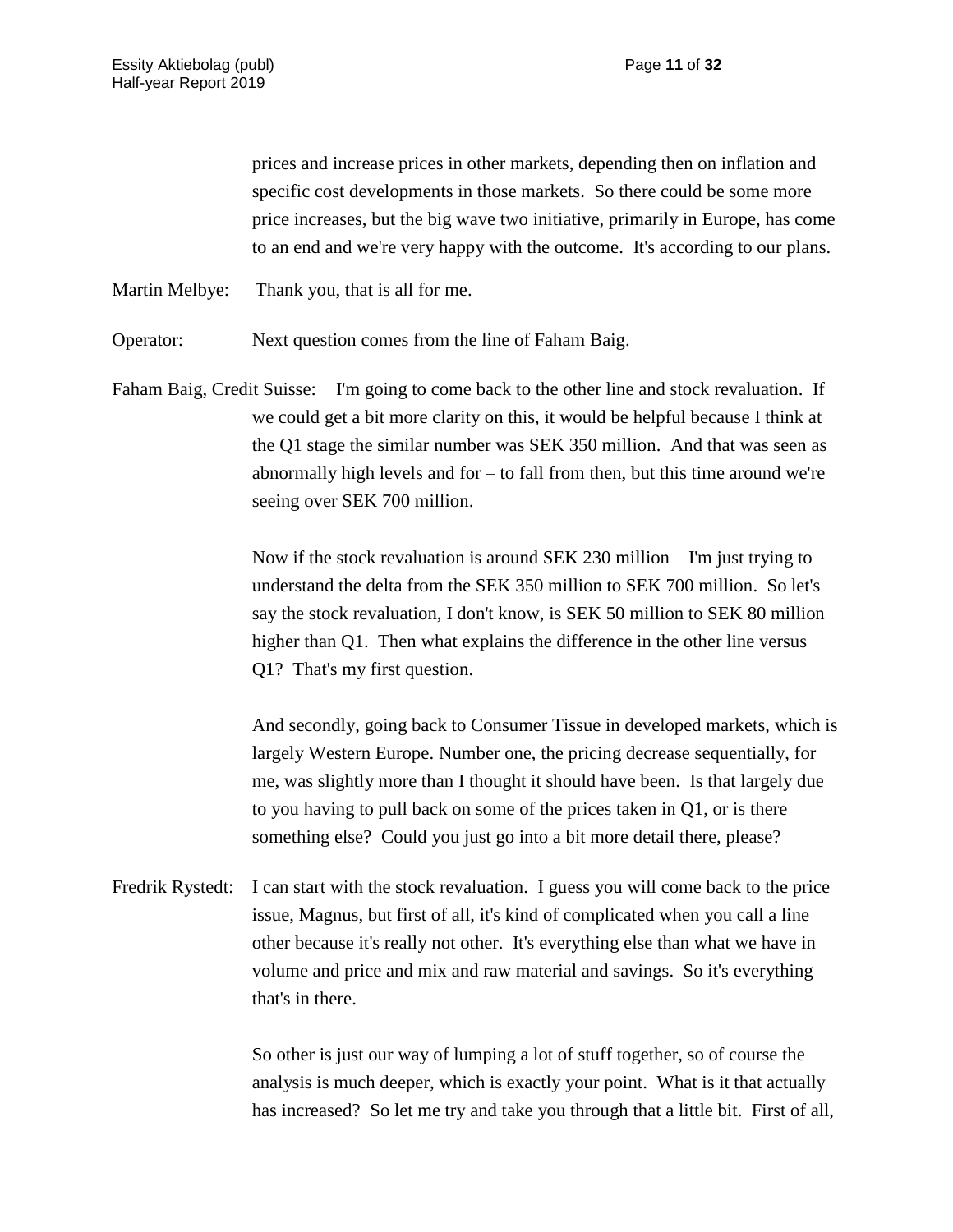when we look at this in normal circumstances, as we grow and as we pick up more sales and marketing expense, you'll see exactly that happening in – coming into the line other.

One other very typical line that you also will see being related to the other line and also to growth is when we, for instance, invest into a new plant, as an example. You build a plant and you acquire costs to do exactly that, to run that plant, but you don't initially have the volume.

Of course, that difference when we expand capacity, as we for instance have done in incontinence where we most commonly do also in China, you would see an underabsorption coming in that line. These are just examples. And then we have this line stock revaluation.

And you can say stock revaluation is in  $-$  to the absolute majority is, of course, materials, so it's we could actually put that stock revaluation to material, but the reason we separated, Faham, is basically that this is forward looking. So what we do, we purchase material, and as raw material prices either increase or decrease, that will basically be revalued.

And we do that at the end of the quarter. So inherently if you have a very negative, as we have in this case, stock revaluation in a specific quarter, that is actually, you could argue, positive for the future because that basically suggests that you have a lower input cost factor.

So with that background. It's basically a lot of different things. And then you may have other things like, in this particular case, because also of falling raw material prices, we have a lower result from the pulp mill. These are just examples, as I mentioned. We have also, Magnus mentioned, I think, tariffs and other things. So it is complicated because there are, of course, a lot of moving parts, all of them into others.

So let me just allude to exactly where that difference comes from. First of all, we do spend more on sales and marketing than we anticipated at the end of Q1. That's clear. And I think we have talked a little bit about the very, very low underlying costs that we had in Q4 of last year and Q1.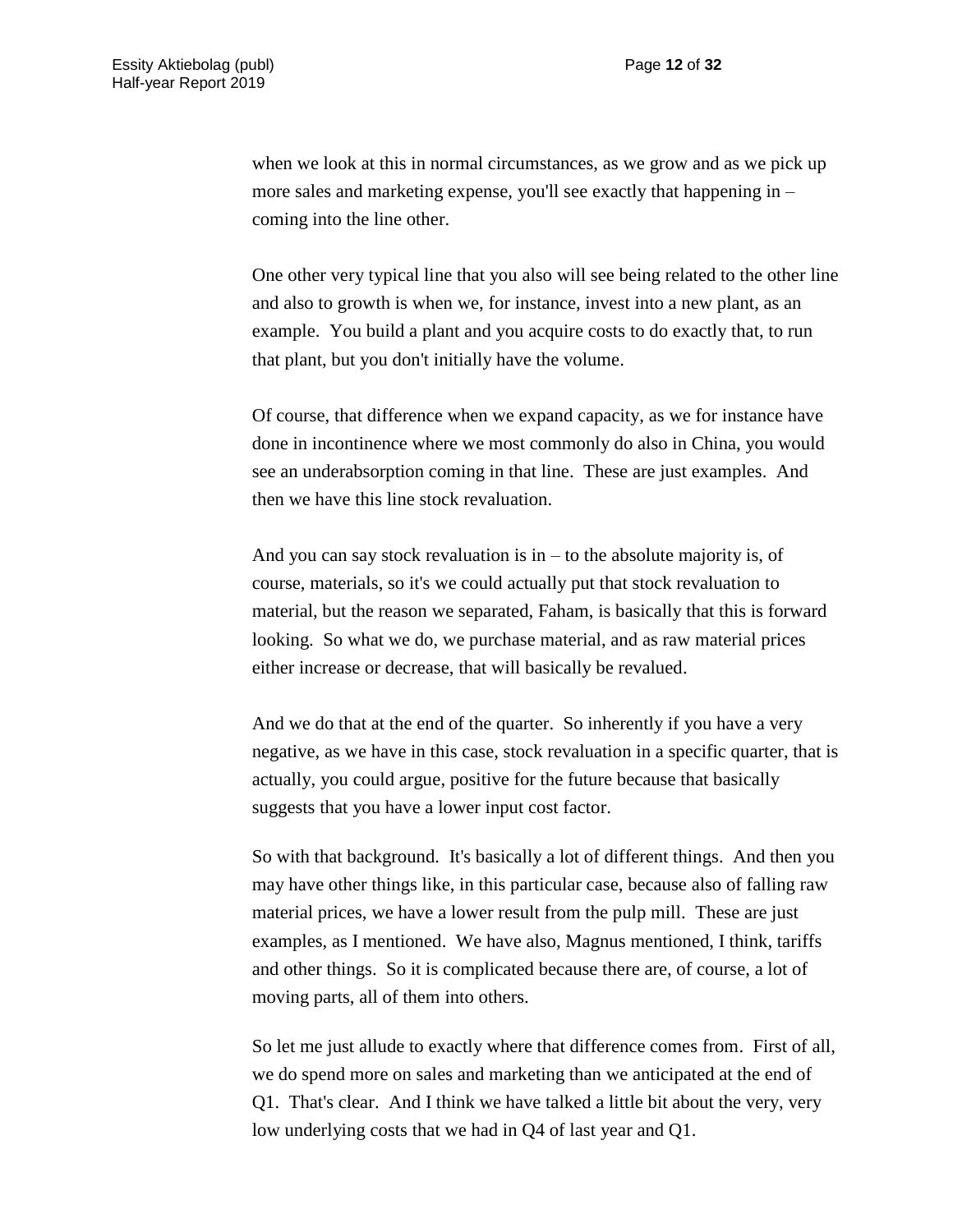So – of course, the cost-saving program is part of the story, but we also took costs down for things like consultants and travelling and all sorts of things. They're still on low level, but as we said, in Q1 and Q4, we had a very, very sharp decrease. And we're back now more to normalized levels. As we said, it would be difficult to sustain that kind of level. So that's part of the story more going back to normal.

And in addition, as Magnus alluded to, we have spent some additional funds relating to growth primarily in Asia and in Latin America. And you can see the growth for both of these areas being very, very high. So this is a big, big part. Stock revaluation, to your point, is a little bit higher or a lot higher actually than we saw in Q1. And of course, this is inherently just the same thing.

We have an accelerating decline of raw material and correspondingly last year. Now in a world where raw material is absolutely flat you will see zero there. So once again this is moving parts depending on the development. And then the other parts being tariffs, and this is predominantly between U.S. and Canada, that we have and that will go away in coming quarters, and we have some other tariffs that's on that line, but largely it's something that will go away.

And then the pulp mill and some other issues. So these are perfectly explainable. It's just very difficult to explain every single line, so we have chosen to put it in others and just make examples like this. So it's not unnormal and it's not bad performance. It's just a result of the things we actively do plus external things like raw material changes and distribution costs.

So that was a long answer, Faham, but it's good perhaps to explain it.

Faham Baig: That was helpful. Can I just have two follow-ups on that, please? Number one, I know historically we've spoken about rebates and how it's helped the other line. Are we now seeing a negative impact from that as pulp prices fall down? First question.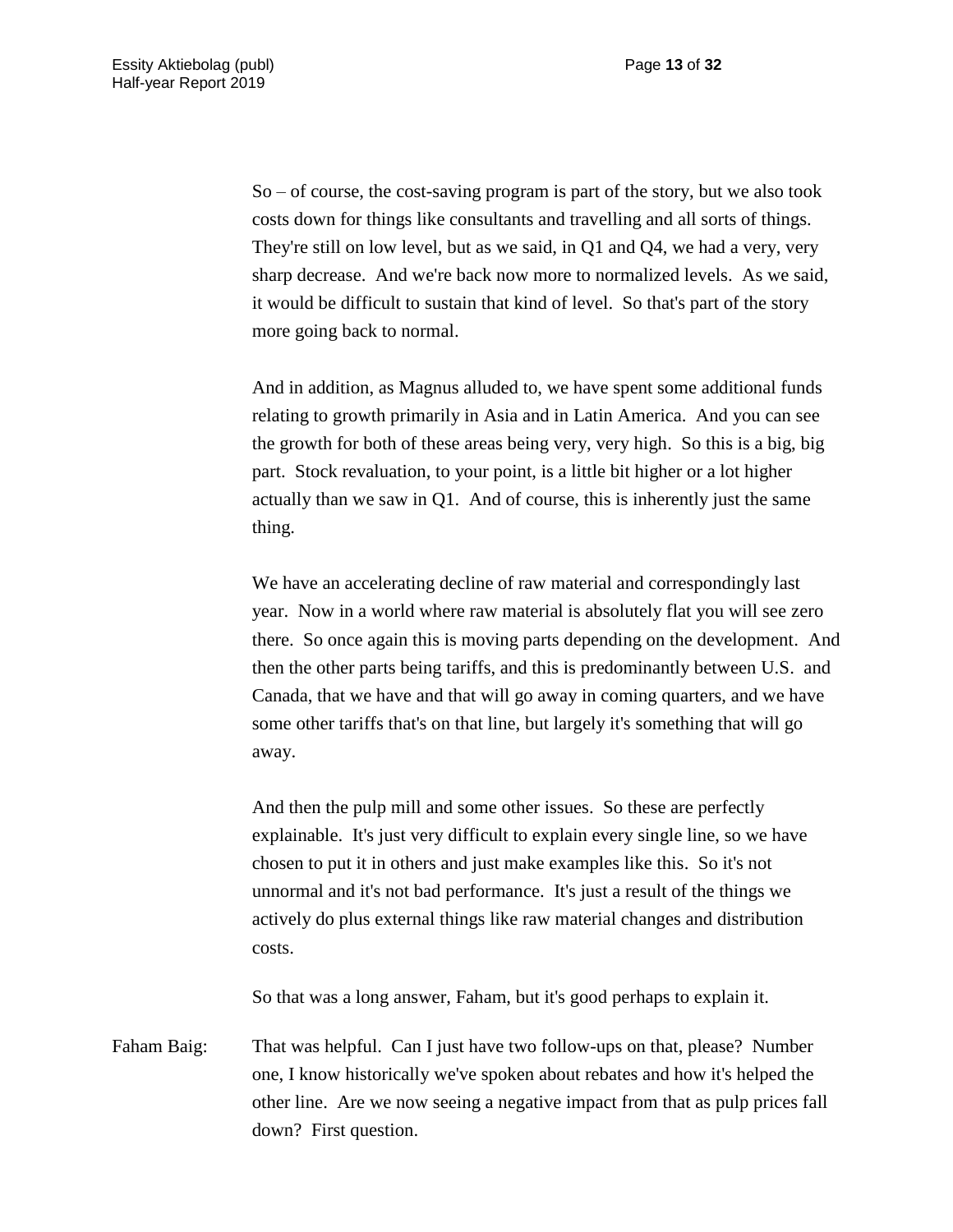And second follow-up would be it becomes – because there are so many moving parts in there, it becomes very difficult to forecast going forward. Are you able to give us any help how we think, how we should think about this particular line going into the second half?

Fredrik Rystedt: Yes, I can try and do that. First of all, rebates is typically not in other. That's in the cost savings in COGS. So it's impacting. And as we've said in previous quarters, it's a little bit on lower levels, and that remains the case. So of course, that's impacting but not this other line.

> When you look at the stock revaluations or if you take the other line in general, I alluded to before we expect sales, marketing costs and growth to continue to be high. We expect stock revaluation to also be high, and the pulp mill, et cetera.

It's really difficult to forecast exactly, but it will remain on a high level given what we now can estimate relating to the raw material and distribution costs. Tariffs will go away to some extent. So there are moving parts.

Magnus Groth: OK. Should I continue with Consumer Tissue pricing, which was your second question? And I guess the difference compared to what we said and expected in the first quarter and also after the fourth quarter is that mostly pulp prices actually have moved but also, to some extent, that the recycled fiber prices have moved down quicker than we had expected, which has this big impact on other through stock revaluation.

> Of course, the very positive part is that over time we will have lower costs, which helps our P&L. So I mean it's negative on the other line, but overall it's positive, and so it's an indicator of a positive development going forward. And this also is important for our pricing strategy going forward.

> And as I mentioned, we are very happy with the pricing that we have achieved in Western Europe, and it's completely according to plan. And if you look back 1.5 years, two years, we've improved prices actually with over 5 percent.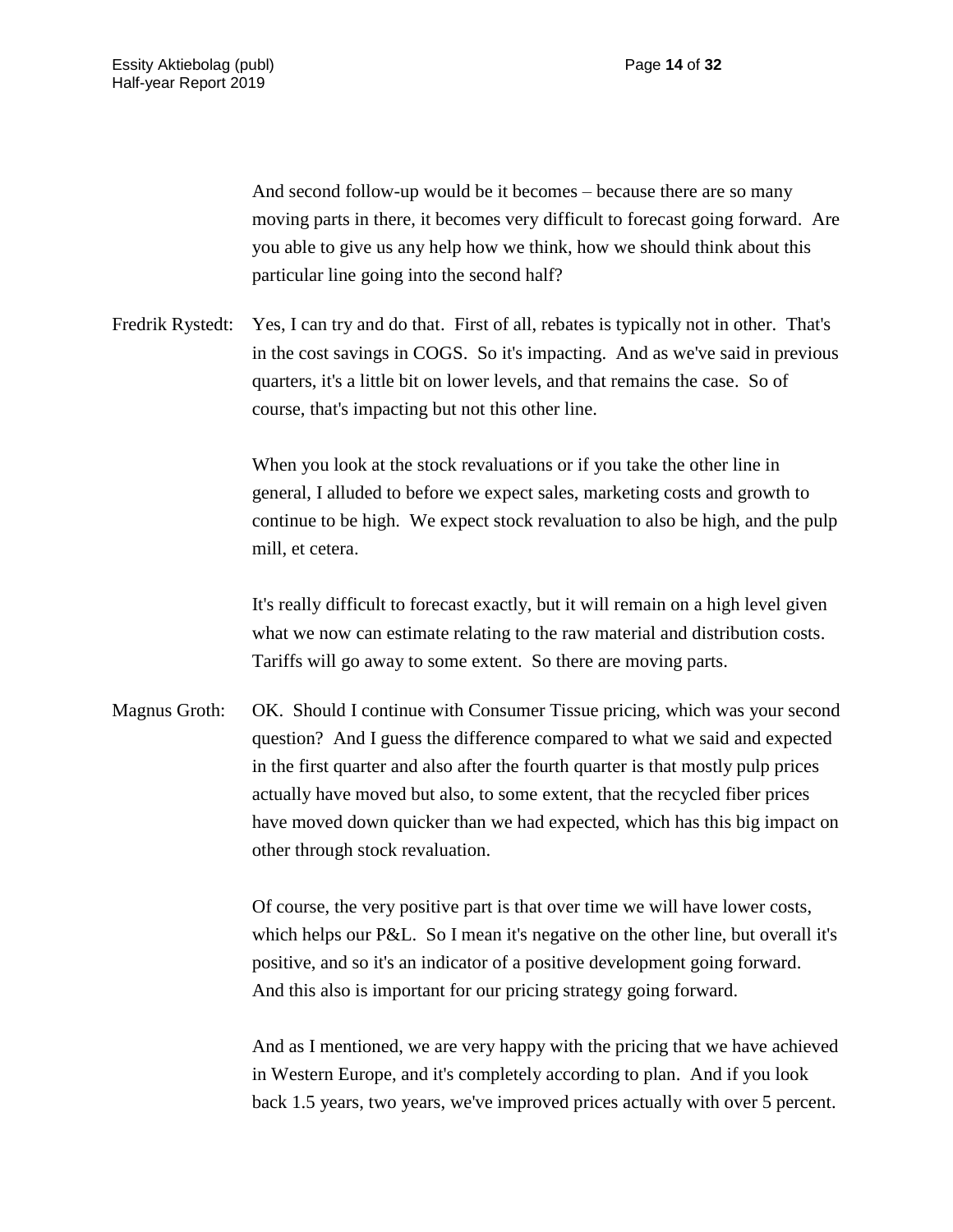And we still have slightly higher pulp prices in the second quarter, but they are moving down.

And in some cases, we actually did three price increases in a year, which also has led to higher shelf prices all through Europe, the price increases that have been put in place. So we see higher shelf prices on our products in tissue all over Europe compared to a year ago.

So that's really having an impact, but now with the faster-than-expected decline in pulp prices, we just have to see where this ends up. But of course, that decline is positive for our margin going forward.

And then there might be a mix issue here in your expectations because a lot of the growth comes from emerging markets, where we on average have slightly lower margins than in mature markets. So of course, that impacts the margin development in Consumer Tissue to some extent. So I hope that answers your question.

Faham Baig: Thanks.

Operator: Next question comes from the line of Iain Simpson.

Iain Simpson, Barclays: Two questions, if I may. Firstly, on pricing, have you taken any incremental pricing thus far this year? Or should we expect your pricing to go to zero by year-end as you annualize last year's pricing?

> And then secondly, on that step-up in sales and marketing costs, you flagged that Q4 and then Q1 had very low sales and marketing expenditure. Is your sales and marketing now at a level where you feel that you're supporting your brands adequately, or could we perhaps expect a further step-up in coming quarters?

Magnus Groth: So the first question. We have continued to raise prices also in the first half of this year, so there will be some positive impact also going forward. And so we actually finalized wave two during the third quarter – or during the second quarter, excuse me.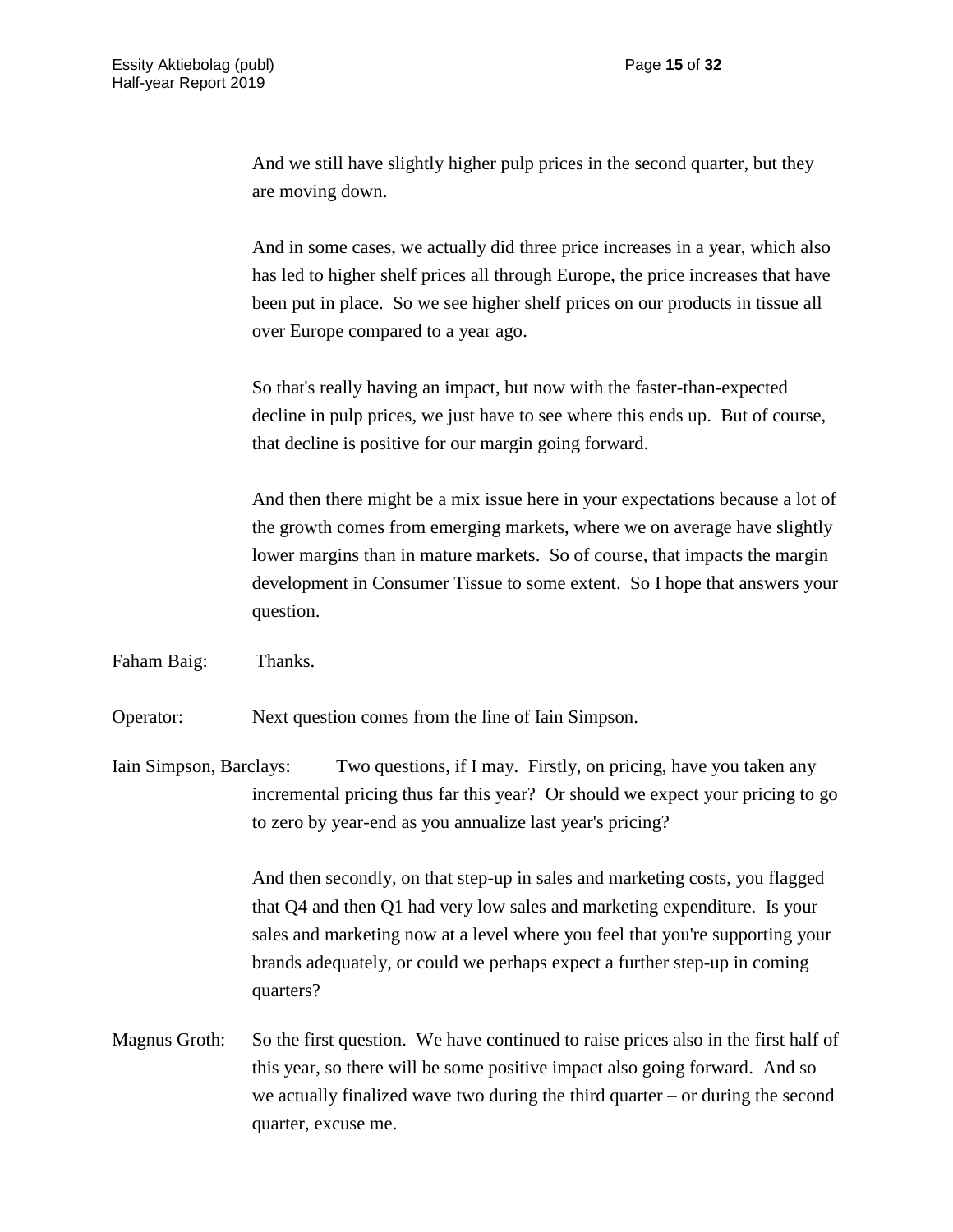And then when it comes to SG&A costs, it's, they will follow, of course, our sales growth to some extent. What's important for us is that they grow less then, that we have a scale benefit here that they grow less as a percentage of sales. Exactly where that's going to be, I think it's difficult to give an estimate. I don't know, Fredrik, if you have anything to add there.

Fredrik Rystedt: No, not really. I think it's fine.

Operator: Next question comes from the line of Linus Larsson.

Linus Larsson, SEB: First, a follow-up question on the raw material cost inflation, which was SEK 166 million year-on-year in the current quarter. How much of that was FX?

- Fredrik Rystedt: Yes. Of the total number, you talk for the company as such, the whole company.
- Linus Larsson: As a whole, raw material cost inflation. And I understand that part of it is the underlying local price cost decline and part of it is changes in FX.

Fredrik Rystedt: It's about SEK 130 million is the currency impact, roughly.

Linus Larsson: So that's a negative...

Fredrik Rystedt: Yes.

Linus Larsson: It's SEK 130 million of the SEK 166 million. Great. And then I wonder on the stock revaluation. I know we've spent a lot of time on it already. And you're saying SEK 230 million. Will it be possible to split that between the divisions roughly?

Fredrik Rystedt: Yes, I don't think we have that? Yes, 1/3, yes, but have we actually communicated that? I'm checking here just so we don't give..

Fredrik Rystedt: Yes, but you're talking about for the different divisions, right.

Linus Larsson: Right, right, right.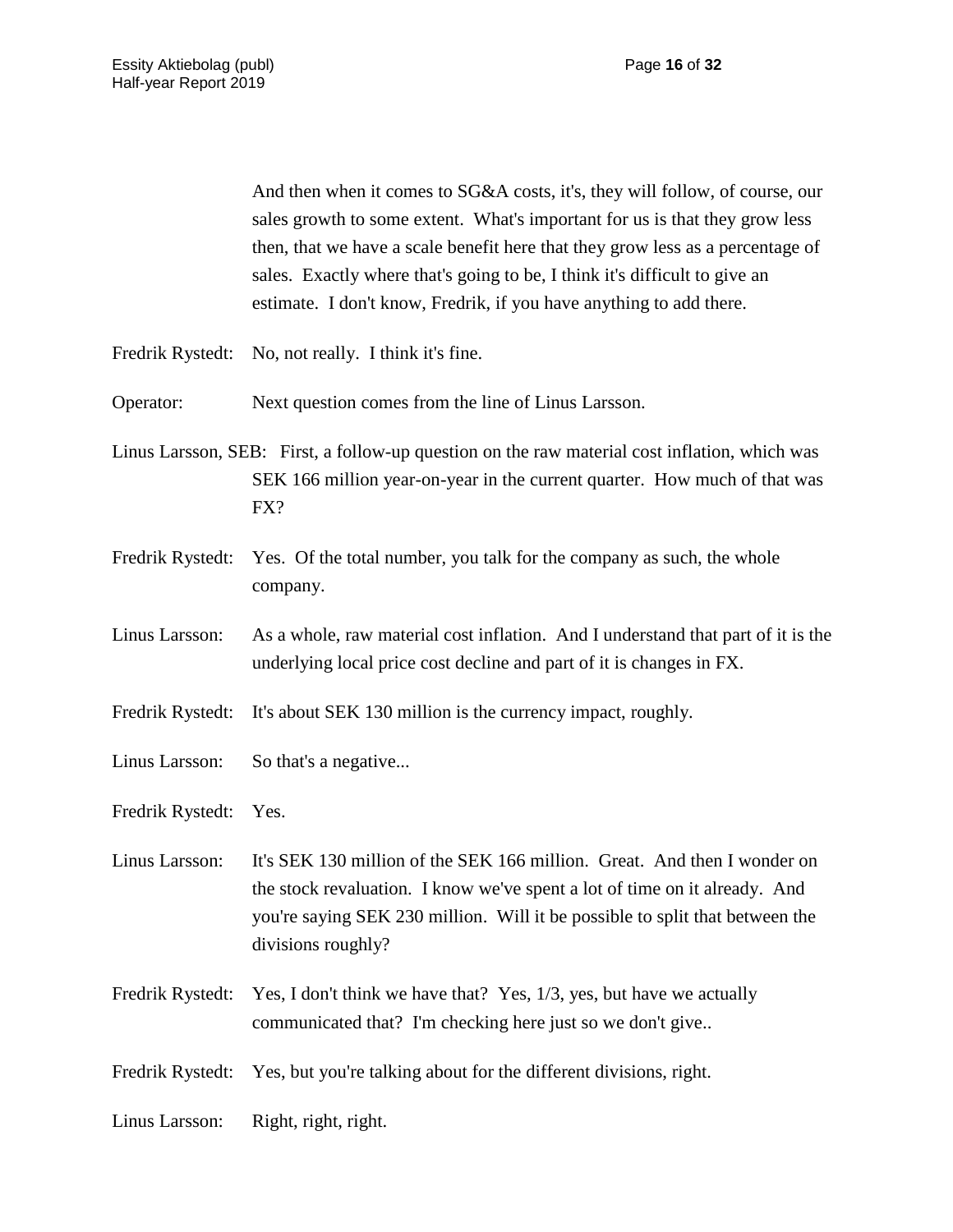Johan Karlsson: But the big impact is – they are in Consumer Tissue.

Fredrik Rystedt: Yes, of course. I mean we – because this is largely pulp, you have it in every area. So we also have it in Personal Care, but of course there's – as we saw in Magnus's presentation, Professional Hygiene is very much impacted by it. And of course, Consumer Tissue is the same because this is largely pulp related, but we also have it in Personal Care. But the absolute predominant is in Consumer Tissue and Professional Hygiene.

Linus Larsson: Well, one would maybe think that Consumer Tissue was most affected.

- Fredrik Rystedt: Yes, of course.
- Linus Larsson: Yes, yes. OK. And then so in the other costs context, distribution costs, how do you see that develop going forward? What's the market situation when it comes to distribution, if you like?
- Fredrik Rystedt: We've had a higher distribution cost now for some time, and this is not due to our own actions. And in fact, if you look the underneath, we actually have good development in the sense that we are systemizing our approach here and actually savings.

So this is largely market-driven. And of course, we operate very, very rarely with spot-related contracts. We have super high service levels to our customers, so we work with long-term contracts. So if you look at the recent development in the spot market, you will actually see distribution costs having actually come down a little bit.

And we are not able to benefit from that, but over time of course, as we see, if this continues in terms of distribution, our distribution development should be actually positive coming both from market-related issues and from our own.

But of course, we have to wait for that to come in more to the contracts. So it's difficult to say, but the increases you've seen in distribution overall is related more to the past than – year-on-year, so to speak, than sequential.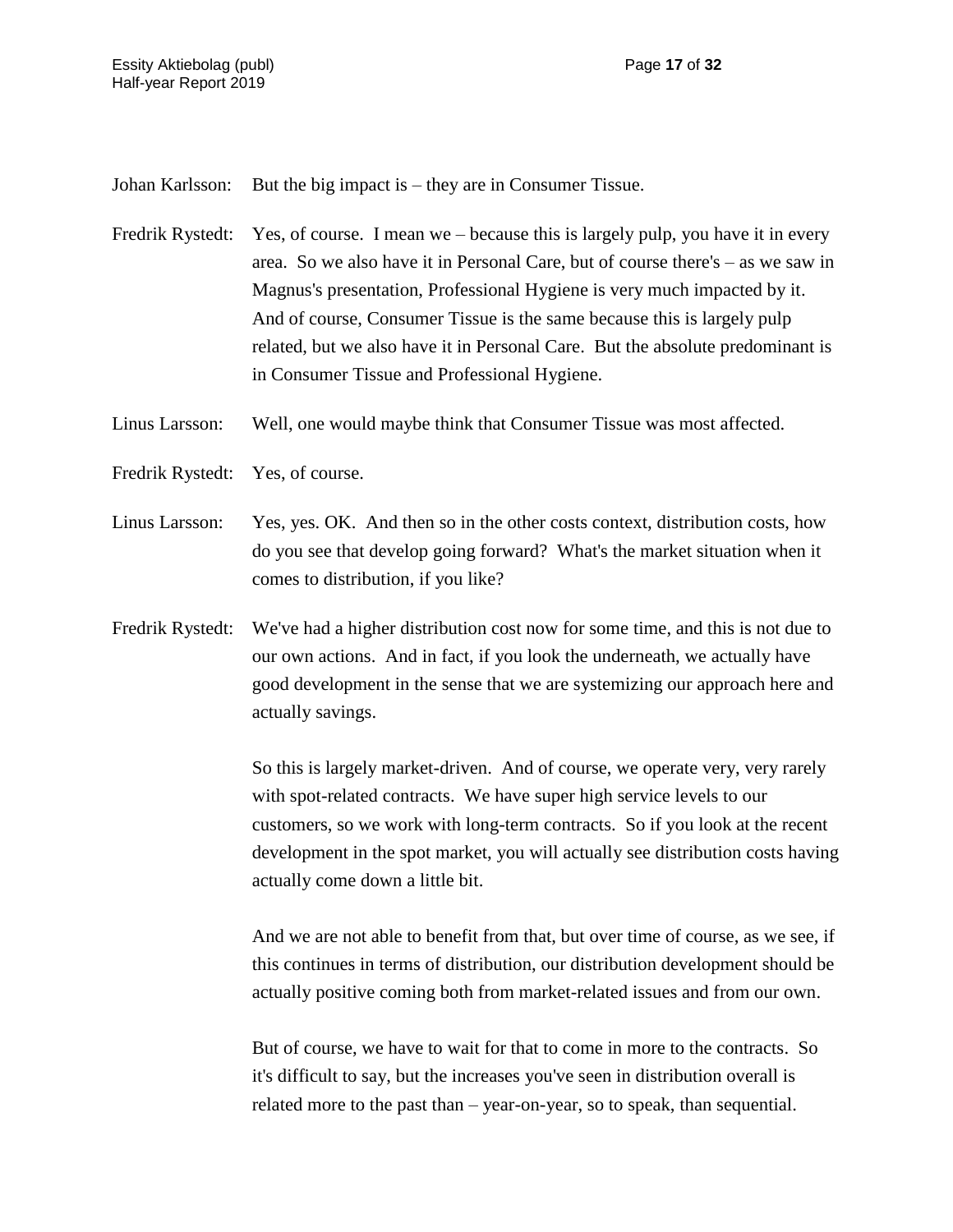- Linus Larsson: Great. That's very helpful. Is there a quarter that you would maybe pinpoint as the quarter when you might expect the year-on-year easing on distribution costs?
- Fredrik Rystedt: I think it's difficult to do that, Linus. It's a good question, but I think it's difficult because we, of course, remain on whatever contract discussions we have with our suppliers in this area. And it's difficult to pinpoint, but of course, as you've seen these distribution costs being high in a couple of quarters, you can say that it's still some time left.

Linus Larsson: Thank you very much.

- Operator: Next question comes from the line of John Ennis.
- John Ennis, Goldman Sachs: A couple from me. And sorry for coming back on the stock revaluation side of things, but I just wondered if you could tell us how much of a positive this was in Q3 and Q4 last year. Because I guess our starting point assumption should be that this fully reverses and more so, I suppose.

And then if you could give us a rough sensitivity on the proportion of pulp declines, so i.e., if pulp declines by 10 percent sequentially, this ends up being x percent in offset that would be really helpful in helping us forecast that going forward.

And then the second question is on Medical Solutions. So the growth clearly deteriorated quite significantly on a sequential basis. I just wondered if you could help us bridge that slowdown from plus 3 percent in Q1 to minus 2 percent in – sorry, plus 3 percent in Q1 to minus 2 percent in Q2. That would be really helpful.

Fredrik Rystedt: Yes, John, thanks for the questions. Let me just start with the first one. Last year – this year. This is kind of tricky because we – last year, of course, the stock revaluation impact was the difference between Q1 and Q2, right?

> And this year is between Q1 and Q2 of 2019. And the stock revaluation number that you see, the SEK 230 million that has been alluded to in this call,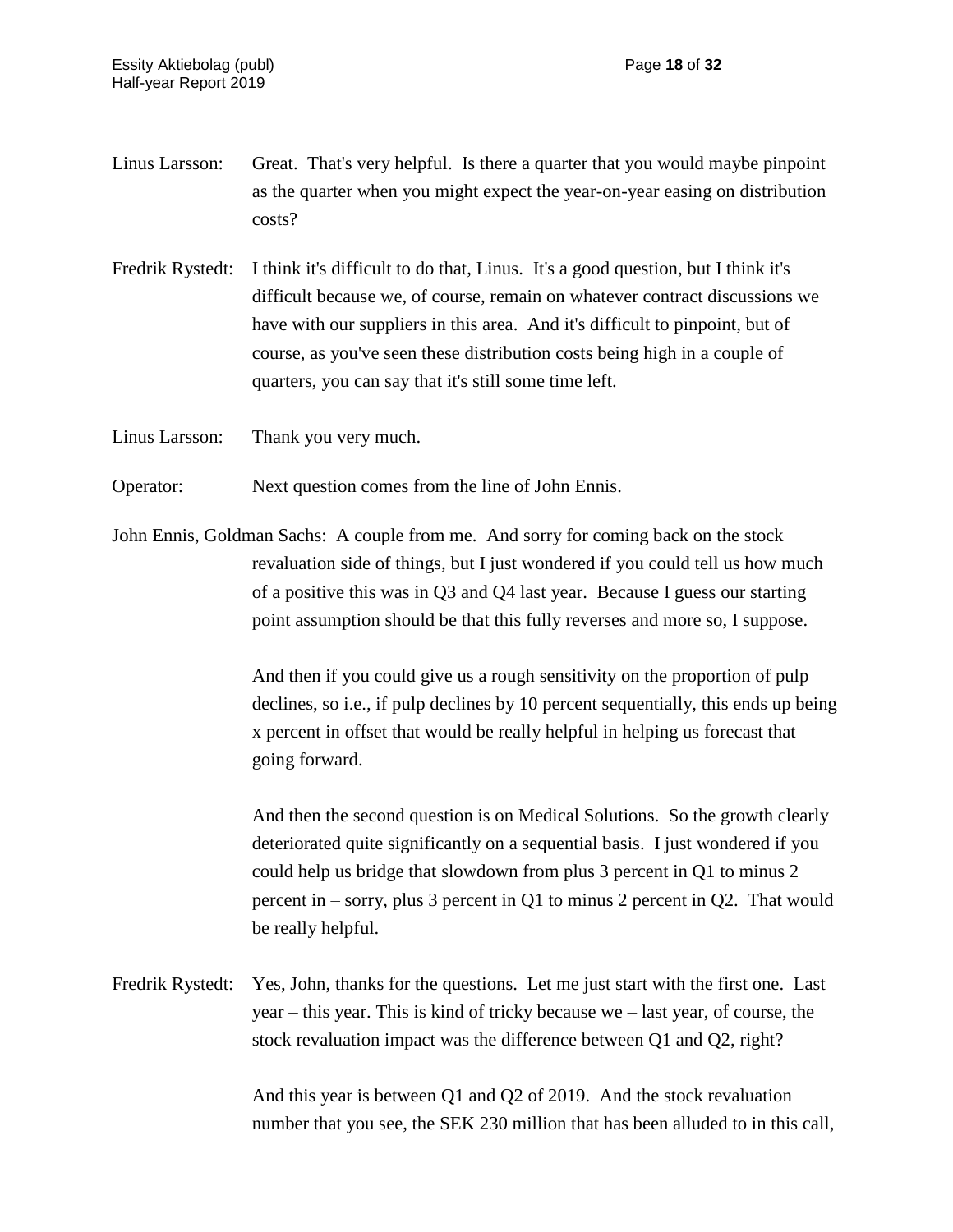is roughly the change of those two, so if you want to separate those between the 2 years, it was, you can say, more positive last year and slightly less negative this year, if you put it, but of course the combination of those makes up that number.

The sensitivity is really, really difficult to say, and we don't provide that number. It depends a little bit on the nature of the stock, where we buy it, when we buy it during the quarter and the development of the stock price within that given quarter.

So of course, it's really, really difficult to say, but we will have a high stock revaluation also in Q3. I think that's safe to say given the fact that we know the raw material development during Q2 and Q3 last year.

And we can see that, that was actually, of course, positive, that revaluation. And we can guess, I think it's fair to say, that pulp prices will be lower in Q3. So we will have that negative number and it will be  $-$  it's difficult to say exactly, but it will be high as it has been here in Q2.

Magnus Groth: Medical Solutions. So the difference has much do with comps, that we had tougher comparables both in the U.S., especially here now in the second quarter; and also when it comes to invoicing days, where of course one less invoicing day. So a little bit more than that has a quite significant impact on sales.

> So those two combined. And the tougher comps regarding the U.S. is partly related to the fact that we are making big changes. And I think we're starting to see some benefits there, but it will take another couple of quarters before we're through that. So that's the explanation regarding Medical Solutions.

John Ennis: I guess, just as a quick follow-up on medical. Is there a level of growth you would need that business to get to on a sustainable basis before you would consider more M&A in that particular area?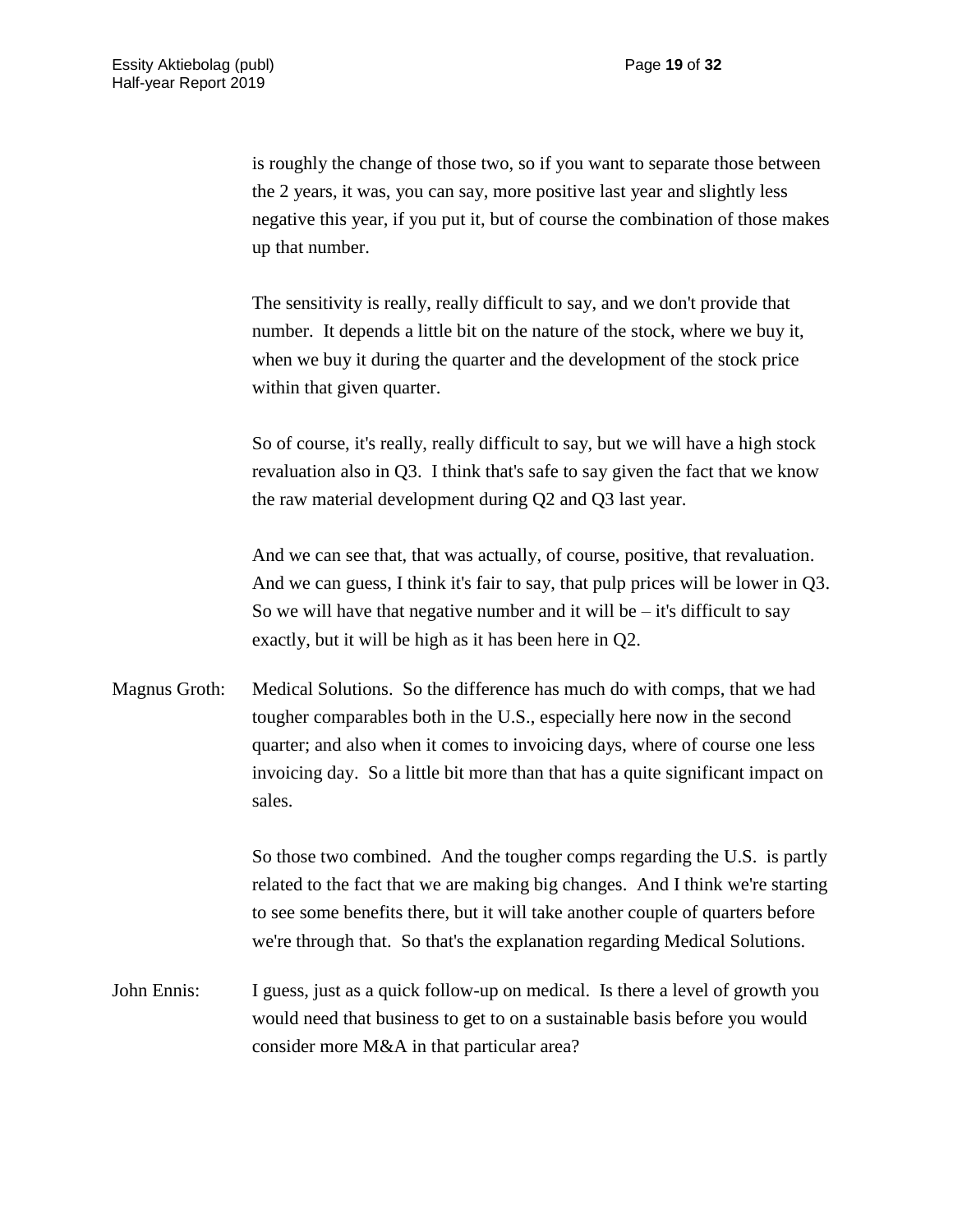Magnus Groth: We believe that we should achieve a run rate growth of 3 percent and that we will get there over time. And when it comes to M&A, that's not related to the growth of medical specifically in one quarter or the other.

> It has to do with the attractiveness of that business and the pricing, of course, and the synergies that potentially that would have with  $-$  so if it would support our existing medical business, of course, we would still do it, but again we expect to have better growth in medical going forward than what we've seen here in this last quarter.

John Ennis: Ok, thank you.

Operator: Next question comes from the line of Oskar Lindström.

- Oskar Lindström, Danske Markets Equities: I have a question around the distribution costs again. And I'm wondering if there's a structural element to distribution cost inflation for you in that most of your volume growth is happening in emerging markets and one could speculate that distribution costs or share of costs is higher there than in mature markets. Is that the case and that we should sort of expect a permanent or a structural increase in distribution costs for you going forward?
- Magnus Groth: No, we don't really see any structural difference there. This is quite specific costs that are to a large extent related actually to Europe and North America, where we've over a long time seen increasing distribution costs due to a lack of transport capacity, I think we've spoken about that and some other issues like a lack of capacity in the U.S. and in France specifically and some difficulties also actually in general moving freight in France during the unrest and so on and so forth.

But again as Fredrik mentioned, what we're seeing as a leading indicator is now that the spot prices are coming down in – on distribution, which indicates that over time also our fixed contract costs will come down following that. So no, I'm not concerned about a structurally higher distribution cost.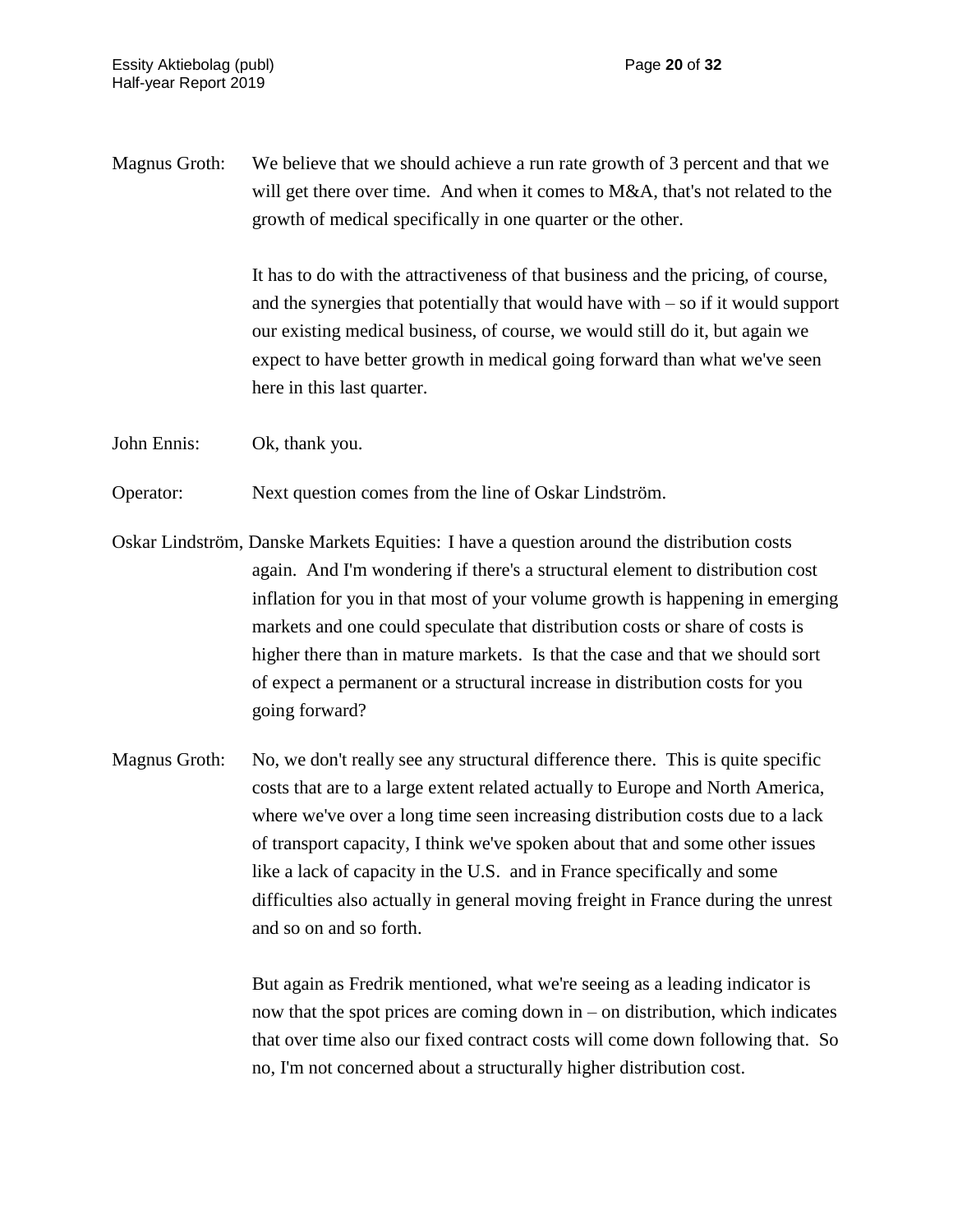Oskar Lindström: My second question is also around Medical Solutions and the weaker performance there. Could you be a little bit more specific exactly what is it that's being problematic?

> Is it only a certain geography or a segment of the market? And then also if – the problems that you're experiencing now, is that something which impacts your – to an extent your interest in this segment? Or is it more of a temporary issue?

Magnus Groth: No, it's not at all impacting our interest in the segment. And most geographies and businesses are doing quite well and according to our plans. And we've had areas where we've been making changes and improving performance throughout the last two years.

> And now lastly, and maybe that's something we should have done in hindsight earlier, we have turned to the U.S., where we actually hadn't integrated the business because it was doing OK but not fantastic for the first one or two years. And since we were also working with the turnaround of our incontinence care business, we decided not to integrate them.

> And now that we took that decision six months ago, we can see that there are huge improvement areas in the U.S., and we're starting to see some benefits. And I think we know exactly what we need to do, but this is very much based on our own performance and nothing else.

> But of course, we continue to have – our brands are just as strong. Our offering is just as strong. And we think that it's very much go-to-market related, and we think we are – I'm convinced that we are fixing this now in the next couple of quarters. So very much related to the U.S. and to go to market.

Oskar Lindström: All right. And the negative organic growth that you had in this quarter or especially compared to what you had the previous quarter, is that a consequence of the actions that you're now taking, like you're ending certain sales contracts and moving out of certain contracts in there? Or is it...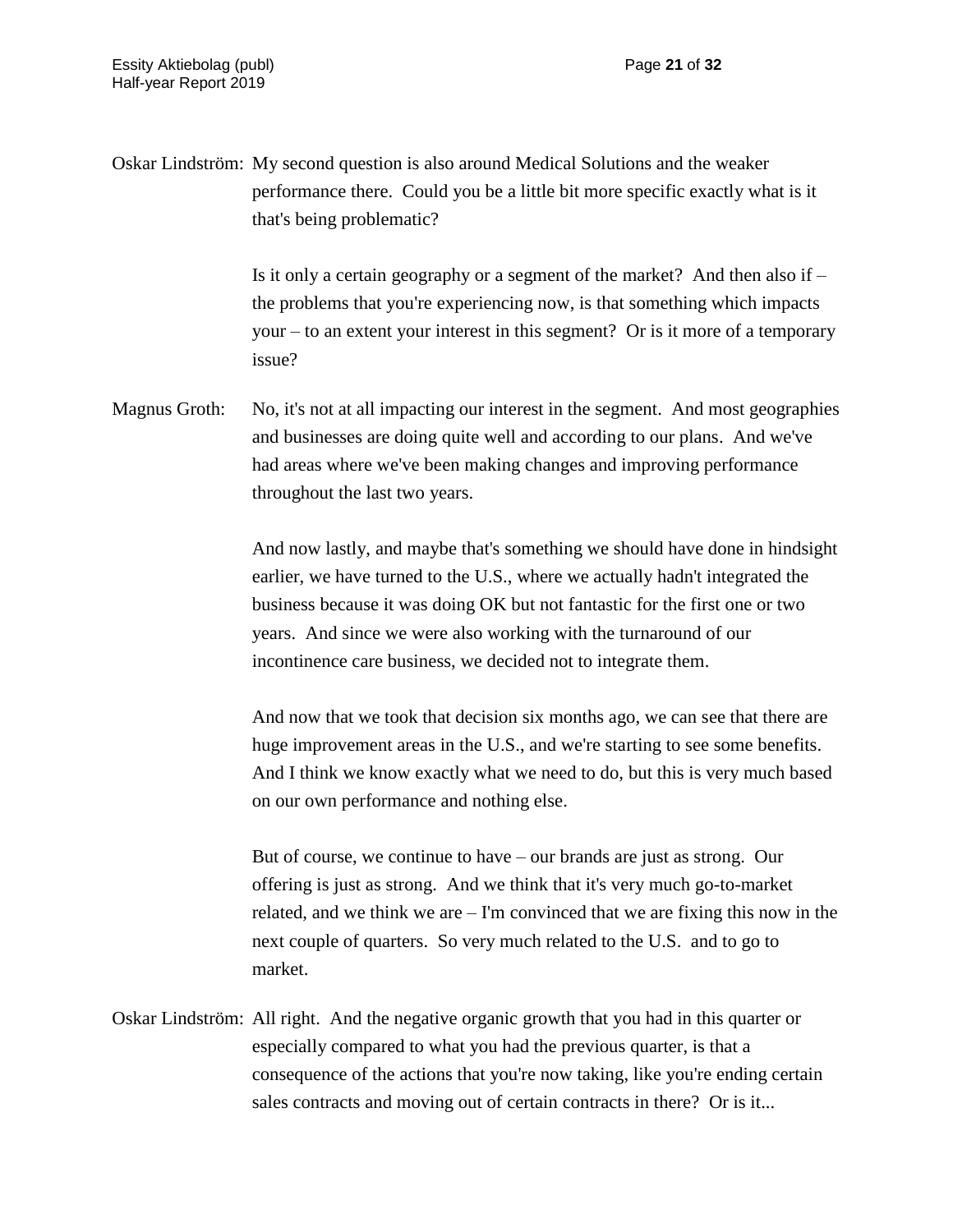- Magnus Groth: No, we're not ending contracts. It's more has to do with maybe handling stock situation, distributor stock levels; and also integrating the organization.
- Oskar Lindström: So is that number that minus 2.2 percent in this quarter, is that something that should get worse before it gets better?
- Magnus Groth: No. We expect that, that should not get worse. Our plan is, of course, to grow in medical. This is a one time impact even though I believe that our U.S. business will actually weigh on the overall growth for a couple of more quarters going forward.

Oskar Lindström: Ok, thank you very much.

- Operator: Next question comes from the line of Charles Eden.
- Charles Eden, UBS: Magnus, Fredrik, two questions from me, please. Firstly, just looking at Personal Care and the pricing trajectory there: Is – the pricing you sort of see in Q2 of plus 0.9 percent, is that sort of what we could expect for the balance of the year given your commentary on further price increases given the raw material move?

And then my second question is specifically on Baby Care. And obviously, it's marginally positive organic sales growth in the quarter. Could you help us understand the breakdown there between both price/mix and volume and then also the development between developing and emerging markets and whether the trends are broadly similar to what you reported in Q1?

- Magnus Groth: Fredrik, do you want to start with the pricing?
- Magnus Groth: On Personal Care in general was first and then Baby Care.
- Fredrik Rystedt: Yes. We I can start specifically because, I guess, they're both related. If you take that division – you asked about mature markets and emerging markets. If you take Baby Care, in mature markets the volumes were slightly higher but a little bit negative price and mix.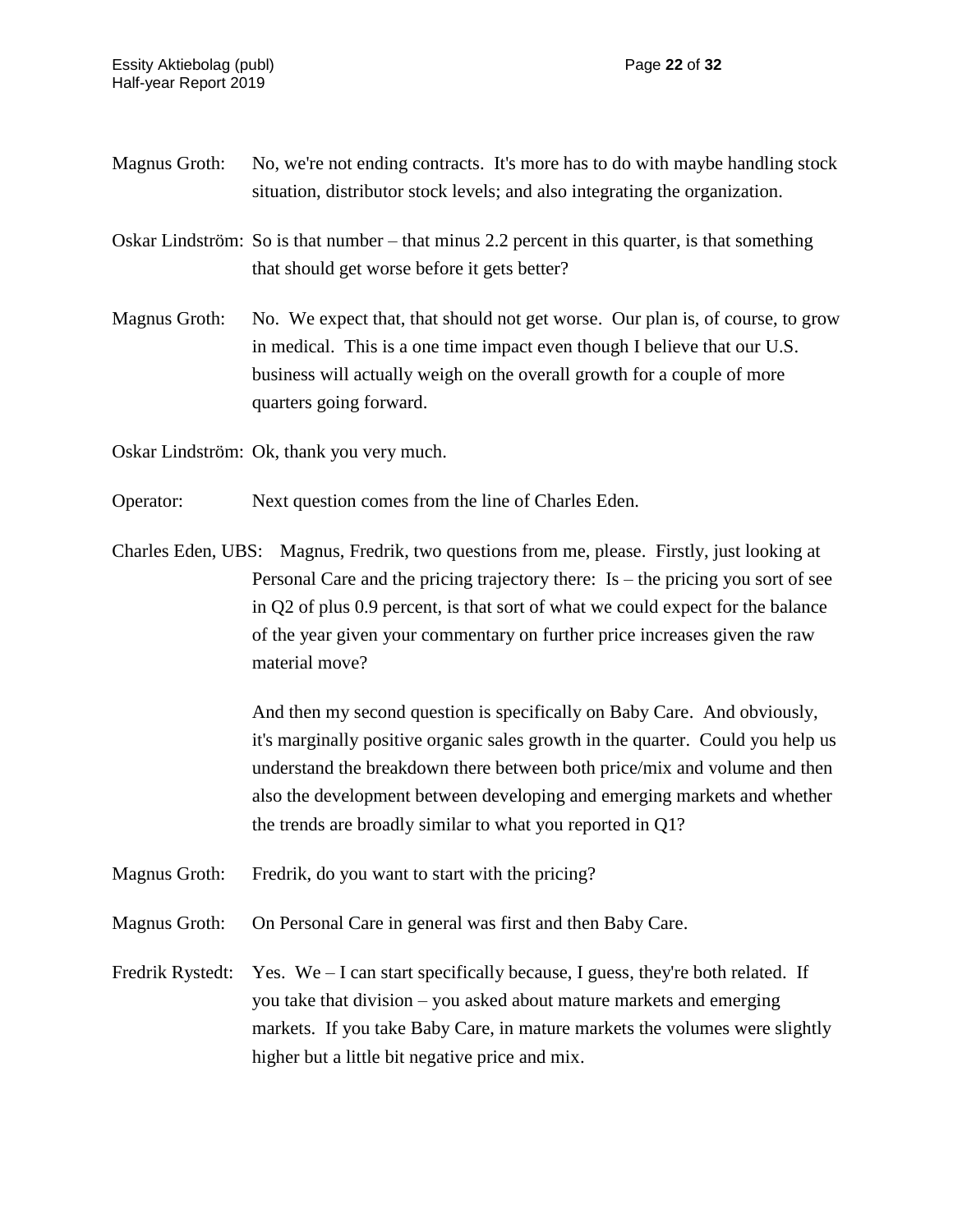Or rather actually price was still negative in the Baby Care side, if you look at the mature markets. If you take the emerging markets and – we had a negative volume development in – for baby and slightly higher price and mix.

So that's the split between those two, and that of course adds up to a total of slightly positive organic growth. And of course, needless to say part of our baby business is related to a couple of areas that we've talked about before, one, of course, being Turkey that we have now exited and sold and closed in July. So that's part of that development in emerging market. And then Personal Care, I missed the question actually, Magnus, so maybe you can take that.

Magnus Groth: Pricing was up in the quarter. And my understanding was that you wanted a breakdown of pricing.

- Charles Eden: Sorry. Maybe I can, I'm just sort of asking whether your commentary around raw material price development – specifically you were talking, I think, about Consumer Tissue at the time. But whether you were expecting to take any further pricing in Personal Care this year given the raw material development.
- Magnus Groth: Yes, sure. Absolutely. So and that's a good question because we don't talk enough about that, but we're working to increase prices both in incontinence care and in fem care. So in baby, as we just discussed, it's always challenging, but – and we're also relaunching in some countries in Baby Care, just to add to what Fredrik already said, but we're definitely focusing on increasing prices to compensate for raw materials in the other Personal Care categories.

Operator: Next question comes from the line of Sanath Sudarsan.

Sanath Sudarsan, Morgan Stanley: Fredrik, Magnus, just one quick question from me more in relation to the industry behavior or industry participants' behavior in terms of pricing and the profitability levels in Consumer Tissue. How have you seen that evolve over the last two quarters? And what do you expect this behavior to be, more rational, more profitable or driven by more pricing?

Magnus Groth: We've seen a very strong price increase momentum specifically in Europe over the last year. And as I mentioned, we've been able to raise prices three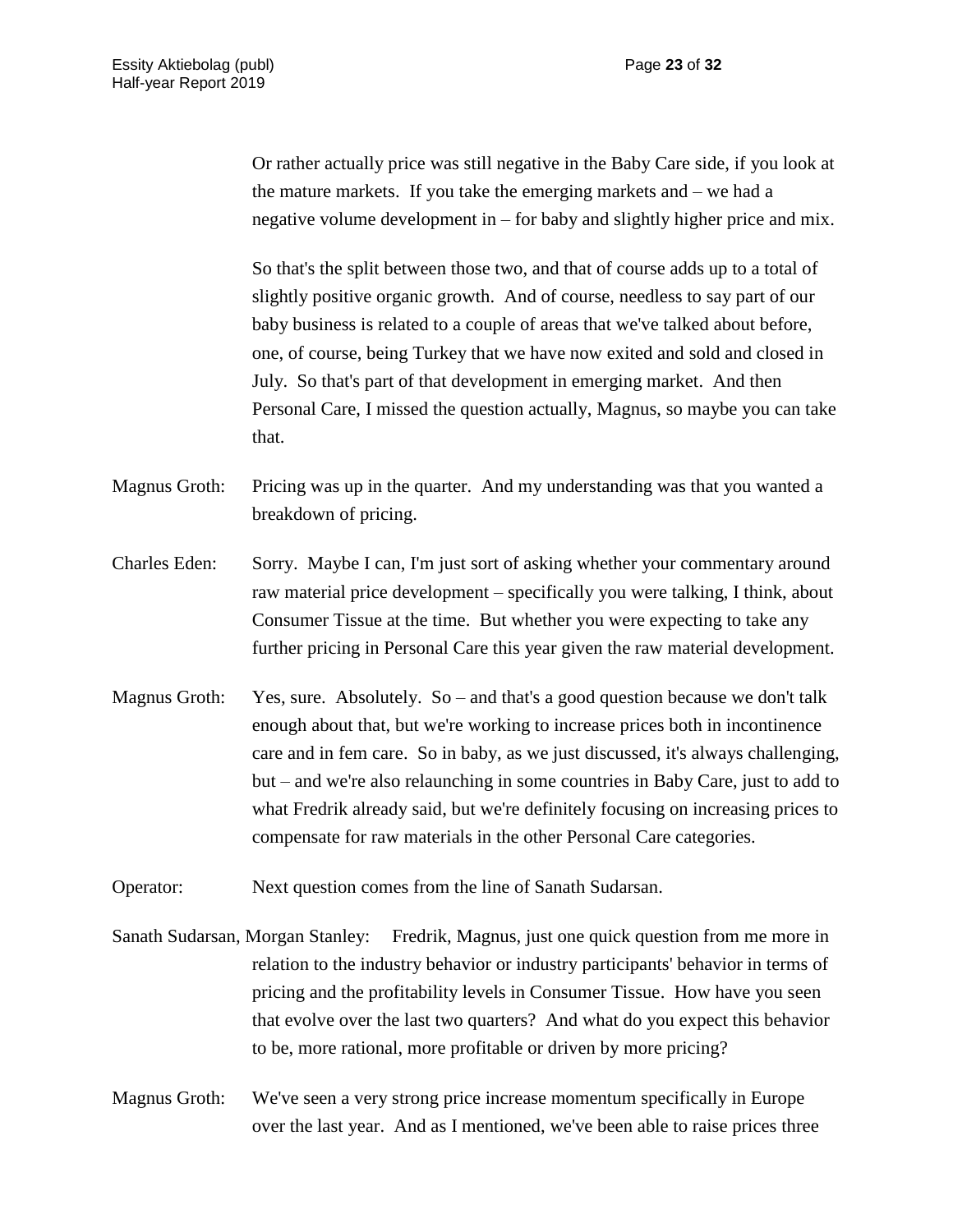times in a year in some cases, so that's been very encouraging. And right now, I think there's – there will be a little bit of a lull when it comes to price negotiations because pulp prices are continuing down at a faster rate than expected and because annual negotiations are coming up in a quarter or so.

So I expect a stable price development on Consumer Tissue specifically, but as always and as we just discussed during the previous questions, we are looking at improving our margins in many areas in Professional Hygiene, in Personal Care, in – and especially in emerging markets where you have the big fluctuations also in currencies and so on. So it's still a strong focus for us, but the big wave two effort in Europe is done, with a good result.

- Sanath Sudarsan: Sorry, Magnus. I was just trying to understand from the other participants' behavior. Have they been more price rational? Are they now profitable? Because there was a stress on profitability from them – from their perspective. Are they now in a position to maybe start cutting prices ahead of competition or ahead of you guys maybe? So I just wanted to understand your perspective about the other participants, not Essity specifically.
- Magnus Groth: Yes. And that's, of course, then partly just my speculations. And that's why what I can refer to is that we've had strong price momentum in the last year, which means that all major participants are equally, of course – or equally but all interested or asking for price increases. So I mean that's something that we've seen very clearly in the last year, which then indicates that – I guess, that most players are quite rational.

Because as you know, we think that, believe that many of our competitors, especially in Consumer Tissue, have about half the margins we have. So when we were at all-time low in Consumer Tissue here a year ago or three quarters ago, many of them must have been in the red or at best breaking even. So I guess that's an indication of rational behavior, that everybody needs price increases to improve their margins and their profitability.

Sanath Sudarsan: Ok, thanks.

Operator: Next question comes from the line of Iain Simpson.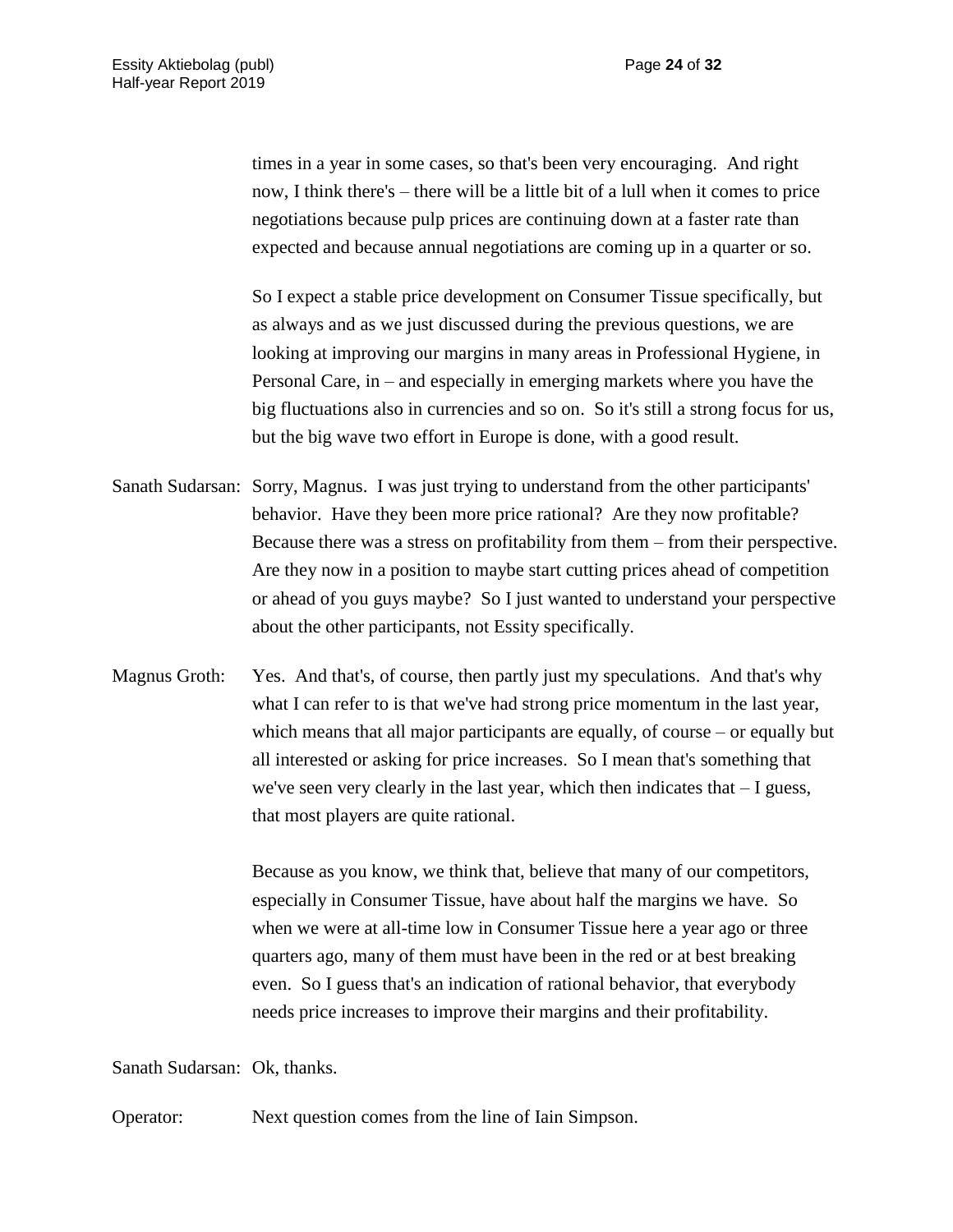Iain Simpson, Barclays: Within incontinence care I just wondered if you could talk separately about how both the retail and the institutional channels were doing. And then just to come back to Medical Solutions: That business has perhaps not performed as well as you might have liked it to have done when you bought it. I appreciate it's early days kind of bedding it in and all that, but I just wondered if you could perhaps give some color on why Medical Solutions has perhaps been slightly slower to start performing than you might have liked.

Magnus Groth: OK, thanks. Good questions. So starting with incontinence care. We have seen a very, very good development in health care overall. So that's really growing and gaining market share both in Europe and in North America.

> In retail we're seeing a positive development in most emerging markets, very good, strong developments, including Latin America which is our biggest emerging market for incontinence care. In Europe we are growing, stabilizing market shares. As you know, since our competitor launched four or five years ago, we've seen declining market shares. They are now stabilizing.

> And we have high hopes for the recent launches that we've done that this will be a turning point also from that perspective in inco retail in Europe. In North America we've had slightly lower sales in the quarter, which we are addressing.

So margins are OK in North America retail, but we have slightly lower sales. So – but that's, of course, a smaller part of our business. So most of our inco business is developing really well both when it comes to volume, price and mix.

Second quarter medical. Yes, when it comes to margins, we are quite happy. So they are on the level we expected. In the integration work that we have moved forward with we have identified issues over the quarters. And I've tried to be as specific as possible, so – and as transparent as possible with those issues, where we were doing some restructuring in Latin America initially then in Asia Pacific.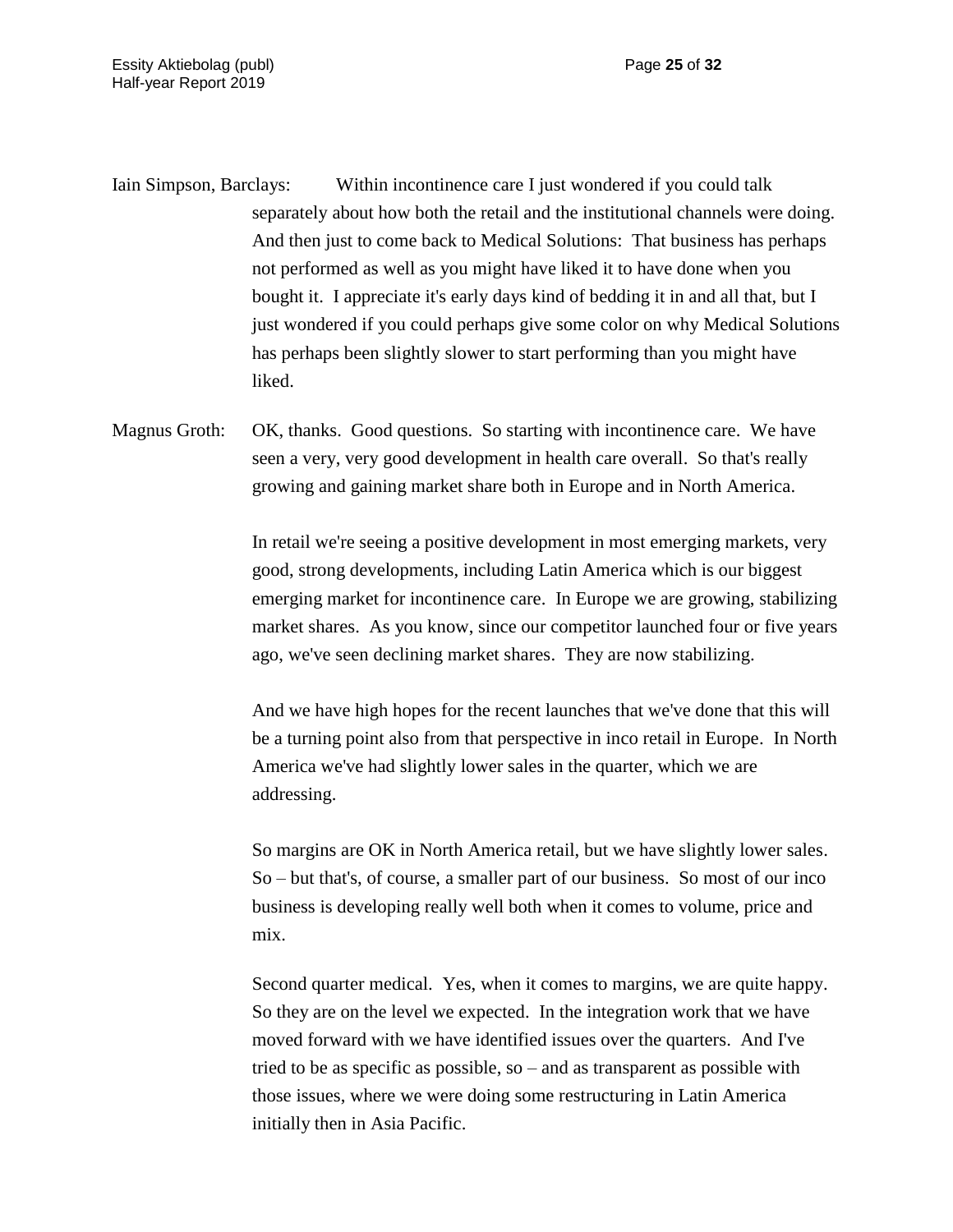That's now doing quite well. We were really working to improve the growth in Europe, and that's developing step by step. And then there was maybe an issue that we caught too late in North America with how that business was operating, and we're all over that now. And maybe that's something we could have caught earlier, but that's something that we're very convinced will improve.

We're #1 in compression. We have a very nicely growing small advanced wound care business in the U.S. And we see huge opportunities for those businesses, but that's something that we caught now and which we maybe hadn't expected.

So that's why growth hasn't been as expected. There's nothing new when it comes to the underlying market growth or our market positions really. It's all mostly based on our internal performance and improvements that we need to make.

Iain Simpson: Thank you.

Operator: Once again, please press "star" and number "1" if you wish to ask question.

Operator: Your next question comes from the line of Guillaume Delmas.

Guillaume Delmas, Bank of America Merrill Lynch: Three questions from me. The first one is on your Professional Hygiene business. I think, Magnus, in your prepared remarks you mentioned that the U.S. was back to positive growth territory.

> So that's good news, yet if I look at your organic sales growth in mature markets for this division, there is a sequential slowdown in Q2 to a very modest 0.5 percent organic sales growth.

So on this my question is what happened in Western Europe. Why has growth deteriorated there? And what could be the outlook for Professional Hygiene in Western Europe for the second half of the year?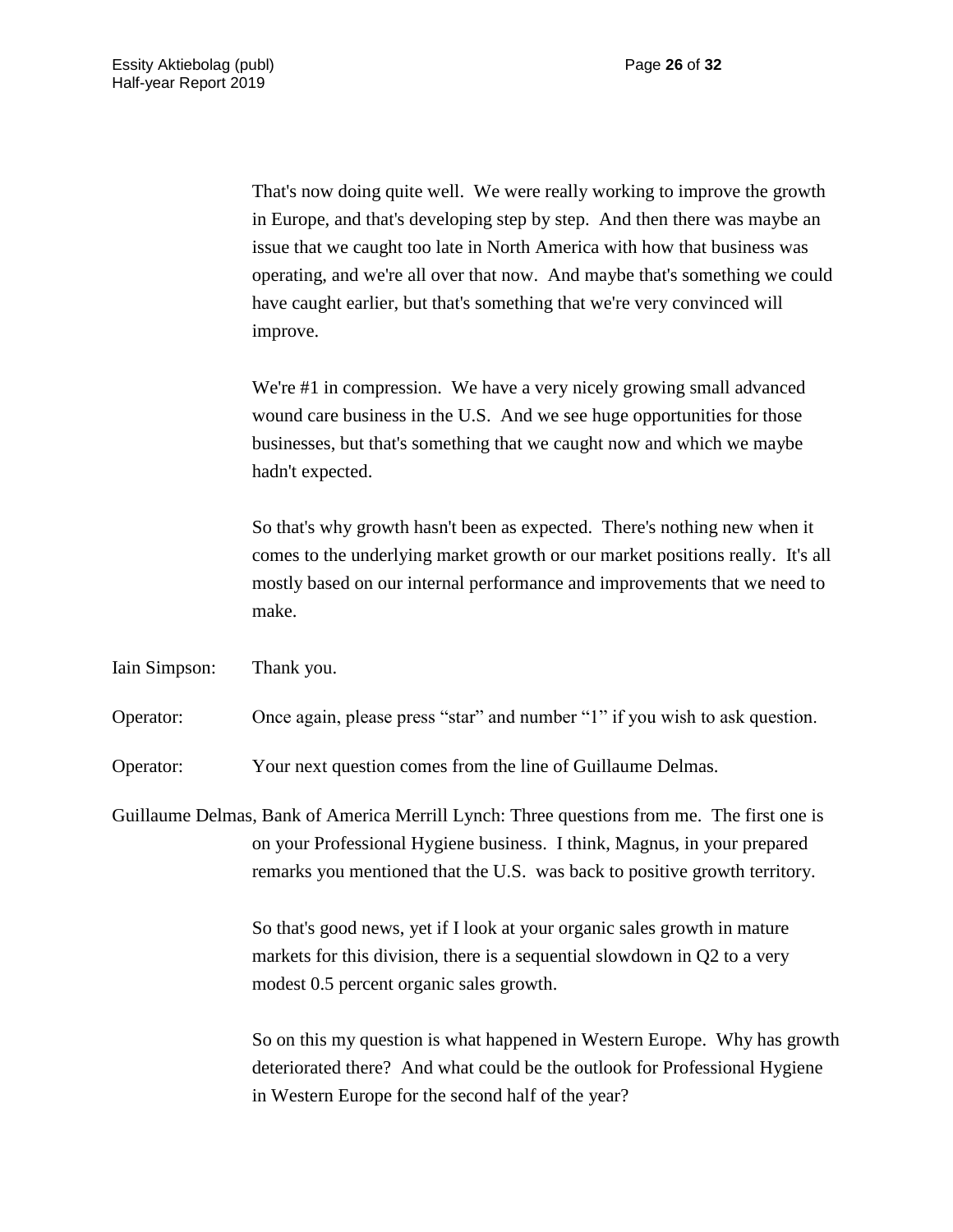Magnus Groth: No, that's absolutely the right analysis and conclusion, that we had a declining growth in Western Europe in Professional Hygiene after a number of quarters of incredible growth with the market share gains, so I don't see this as a concern at this point in time. It's just something that happens in certain quarters.

> We still have great momentum and a very, very good setup in Europe. So this was a temporary decline, which of course doesn't mean that we can continue growing market share forever at very high rates. So maybe we will see a slightly slower growth in Europe, who knows, eventually, but on the other hand, we have actually gained a number of new contracts in North America.

> And we will see a gradual improvement also going forward in North America, so I think that we'll – going forward, we should see  $a$  – more of a balance maybe between our two big mature markets North America and Western Europe, but still a positive development.

Guillaume Delmas: OK. And my second question is actually relatively similar but this time on Consumer Tissue because, despite the fact that mother reels had a slightly less-negative impact on your Q2 performance relative to Q1, there was also a slowdown in mature markets in the second quarter, I mean, to 0.8 percent.

> Again, any granularity you can give on your performance in Western Europe for Consumer Tissue; and as to why, despite mother reel being less of a drag, we've seen a slowdown? Is it more volume, price/mix led?

Magnus Groth: This is very much volume. And it's a consequence of the ongoing price negotiations also during the second quarter, when as you know typically during negotiations there is a negative impact on volumes as the retailers that we negotiate with tend to put pressure on us by delisting or by cutting volumes for a certain period of time and also something that we've been willingly – willing to accept because the price – the wave two price increase effort has been so important for us.

> But of course, going forward we will need to find a good balance there to get back to volume growth. Because that's important for our COGS savings and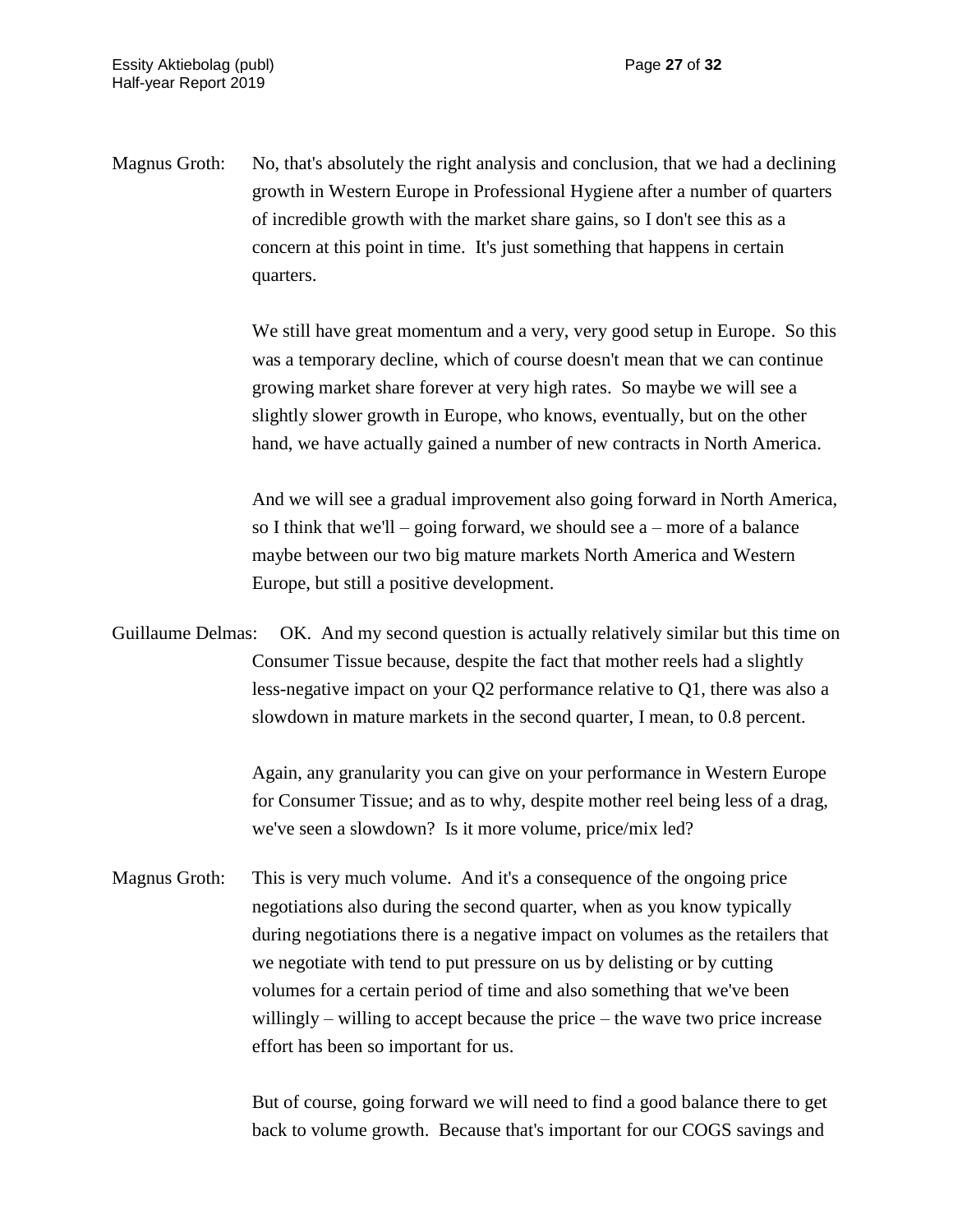cost development, that we can utilize the capacity that we're freeing up in our remaining assets as they become more efficient with higher machine efficiency and fewer stops and so on. So also an area where we are looking to find then a good balance of price/mix and volume going forward.

Guillaume Delmas: My very last question is if I go back to your Q1 conference call three months ago. I think, at the time, you were talking about significantly higher raw material costs for Consumer Tissue in Q2.

> If I remember well, I think you were also talking about trying to bring down this other line, which was unusually high in Q1. And clearly, Q2 didn't play out, at least for these two moving parts, the way you were expecting it, so my question is why such discrepancy between the soft guidance you provided three months ago and the way Q2 actually played out.

Fredrik Rystedt: Guillaume, you have a great memory apparently, and you're absolutely right. And clearly I think it has been more difficult for us to forecast raw material development. And of course, both stock revaluation and raw material is very, very much related to the input costs line. So you can derive from exactly these two comments that raw material has come down to a larger extent than we did expect at the time of the call.

> That's clearly the case. I think the other thing we – and this is a decision that we have taken, to spend more in terms of marketing and sales costs for the very strong growth that we have. So it's basically related to these two factors, but we did underestimate the decline of raw material. That's the biggest impact.

- Guillaume Delmas: And do you feel you've got a higher level of visibility for Q3? Or there is still a great level of volatility at this stage regarding Q3.
- Fredrik Rystedt: I mean, Guillaume, in a world where raw material is absolutely flat then, of course, we got zero in both those lines, right? So unfortunately, it's – even though we would like to have a crystal ball, it's super difficult to estimate. We don't.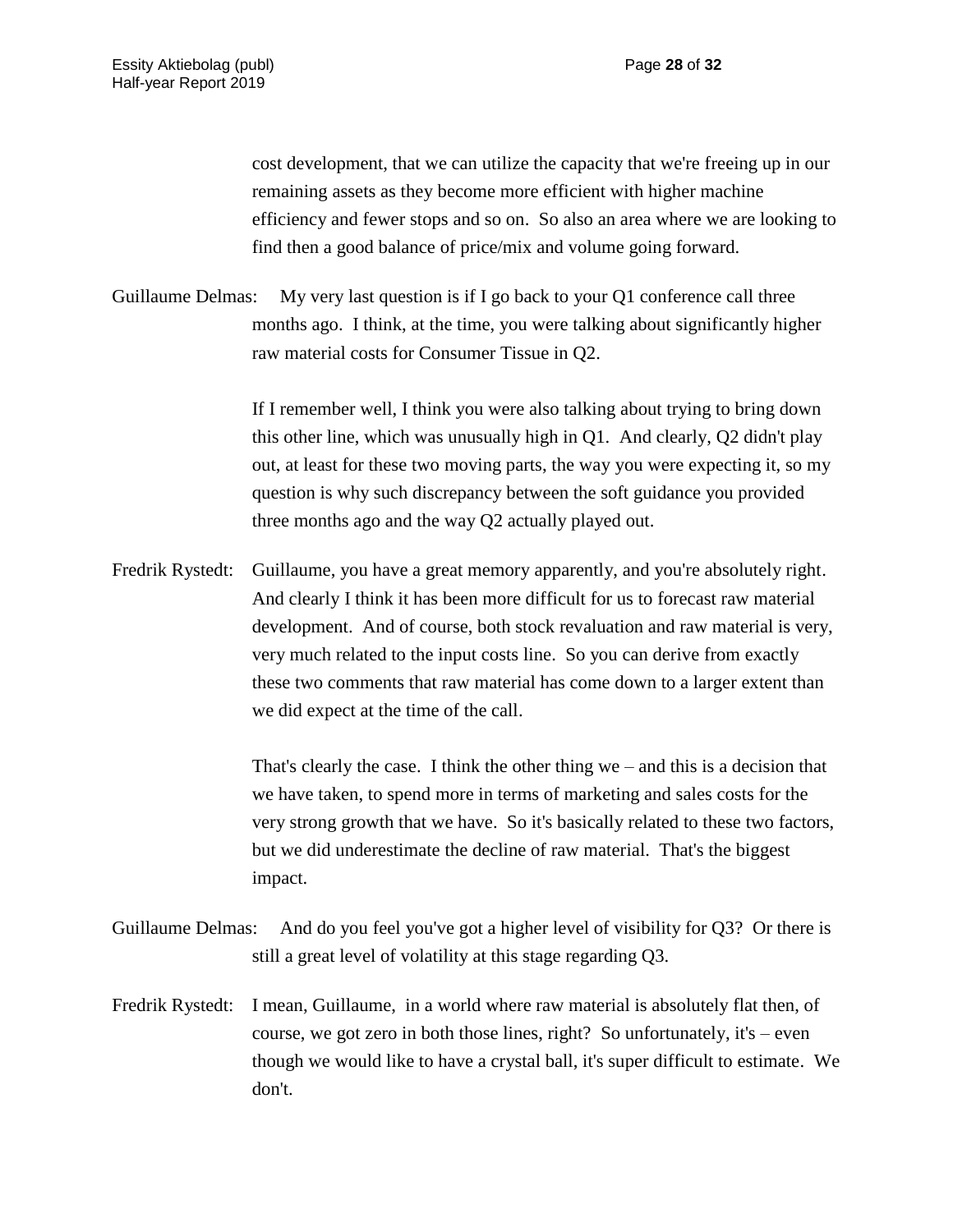$We – at the early part of – or the latter part last year, we – our guess would$ have been that raw material, in terms of we talk at least pulp costs, would have continued to move up. And of course, we've seen a very different development since then, so clearly it has not become exactly as we have – we thought. And the visibility, we believe we do our best to estimate that, but of course it's very, very difficult.

Magnus Groth: But with all those caveats, we do see significantly lower market pulp prices in the third quarter sequentially. So – and we're – already we're a good way into July, and there are no indications that, that would change. And even lower costs in China actually for pulp than we could have ever expected in the first quarter.

> So as Fredrik says, big uncertainties and huge volatilities this point in time, but still for the third quarter that we're already into, we'll see significantly lower pulp prices.

Fredrik Rystedt: And therefore, we can also conclude that stock value adjustment will be correspondingly high in accordance with that.

Operator: Next question comes from the line of John Ennis.

- John Ennis, Goldman Sachs: I just wondered. And again sorry for coming back to this, but can you just give us the impact from stock revaluations in Q3 2018, 4Q 2018 and then Q1 2019 relative to the SEK 230 million impact you gave for this quarter? That would be super helpful.
- Fredrik Rystedt: No, we don't do that, John. I alluded to it before, that this is just kind of explaining the change between two quarters, right? So and as I alluded to before, the positive development that we had in Q2 of 2018 was slightly bigger than the negative impact we had in 2019.

So we have got a big negative in 2019 and we got a positive in 2018. And that number of the SEK 230 million, that's basically the adding those two up. So that positive was slightly bigger than the negative, but of course it's a combination of those two.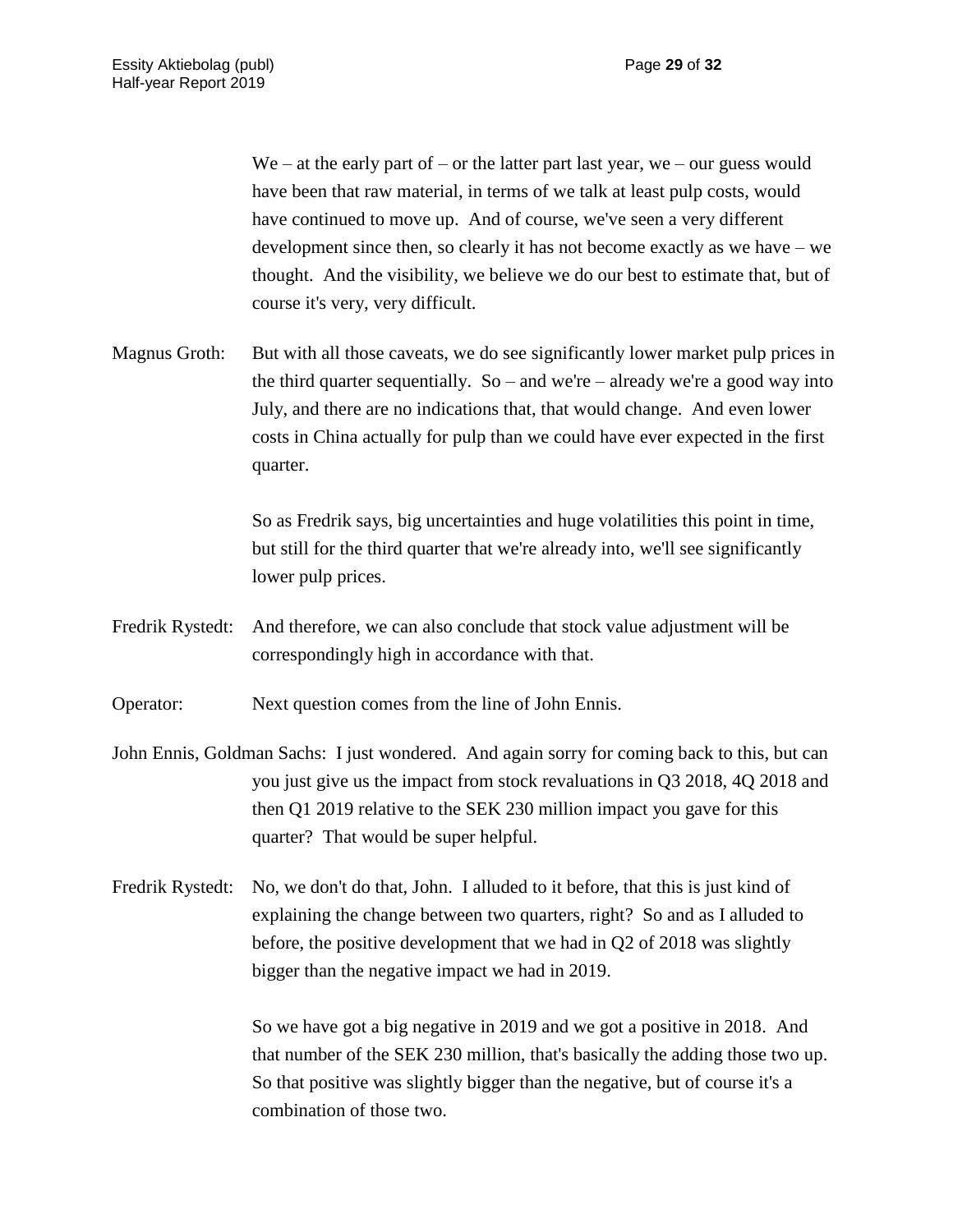Magnus Groth: And Fredrik, of course, and John, of course, this is an issue for the modeling and a higher also stock revaluation than we had expected due to these fluctuations in pulp prices but just to remember that overall the pulp price development is a positive for us, of course, going forward.

> So it's a good thing and because it hits our margins with a 45 days delay that you're well aware of. So of course, even though it impacts negatively on this other line, it's still a leading indicator of where pulp prices are moving.

John Ennis: Ok, thank you.

Operator: Next question comes from the line of Lara Simpson.

Celine Pannuti, JP Morgan: It's Celine Pannuti from JP Morgan. Just a few follow-ups on the raw materials side. Last year, your raw mat bill was, if I remember correctly, more than SEK 4.5 billion. Could you say how much was the corresponding revaluation of stock last year so to have an idea of the net impact? And also I think, earlier this year, you said that you were expecting for the full year that the raw material bill will be less than half of what it was last year.

> Now having seen what you see in H1; and with your views that the market, the pulp prices have come down, what do you think the number will be for the year? That's my first question. And then lastly, the second one is on Consumer Tissue. I understand that wave two is ongoing. However, sequentially we've seen pricing decelerating in Consumer Tissue. Could you explain why was that?

Fredrik Rystedt: Yes. Let me start with perhaps the first question. Once again, the stock value adjustments that we talk about in the bridge here is just a difference between last year and this year. So as raw material prices increased last year, it was positive all the time.

> Now I think we've said a couple of different – in a couple of different occasions that we are just actually adjusting the value of the inventory at the end of the quarter, reflecting the movement of the price. So that is just kind of resetting the raw material to the incumbent level, so inherently it's just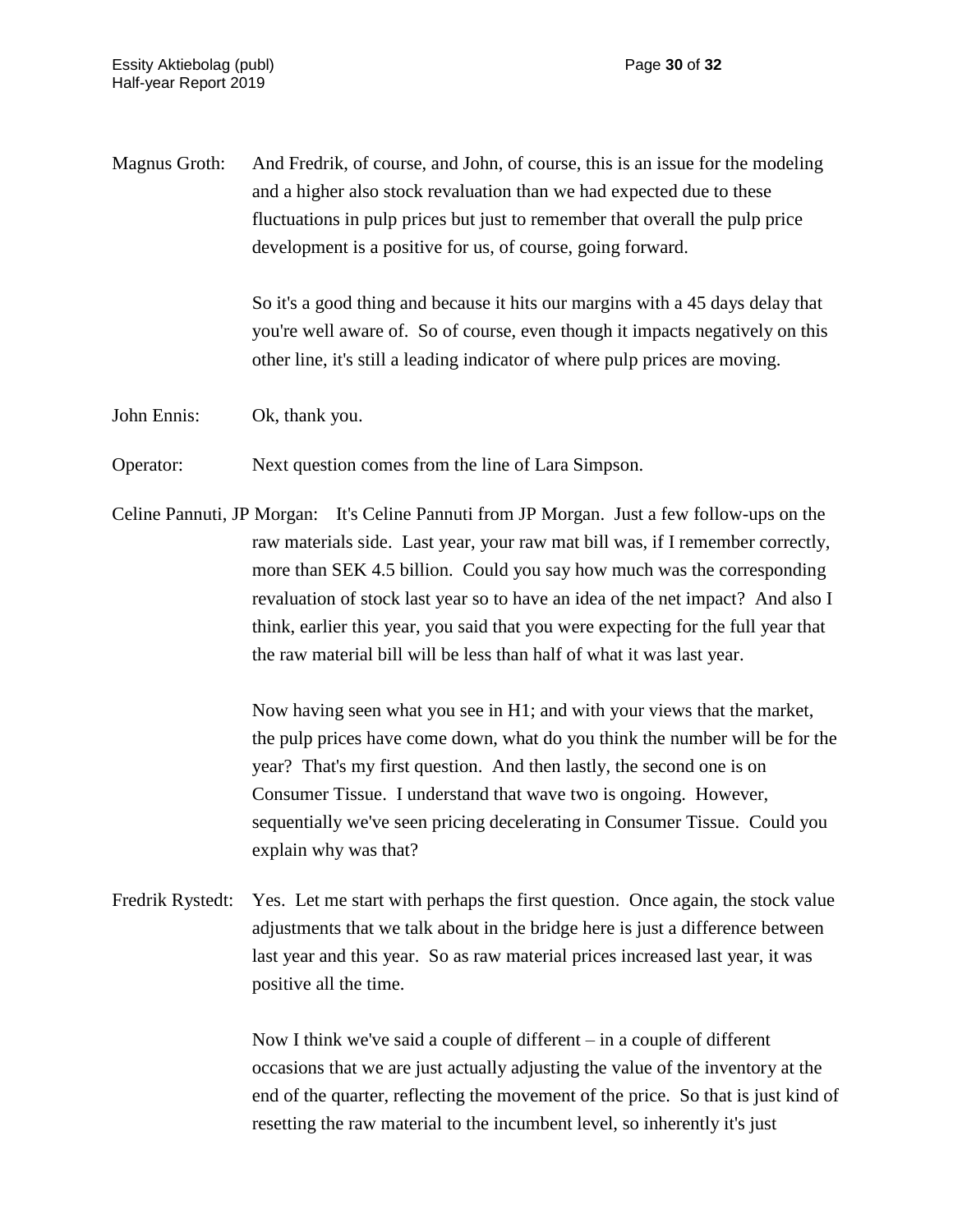reflecting the fact that the margin is that much better as we go forward, but it was very the negative this year. It was positive last year.

We don't give a forecast, Celine, on the full impact of raw material for the year. We normally just give it for the next quarter. We do it sequentially and year-on-year, so to speak. We give a forecast there. I think the number that you were alluding to was just a calculation.

Kind of if numbers were staying where they were at the end of the year, I think that would have been the number. So we normally just provide one quarter ahead, and this has to do with the fact that we don't have that much transparency more than that quarter.

- Magnus Groth: OK. Second question.
- Celine Pannuti: On then I'm trying to understand last year. Could you give us the net impact of your raw mat plus revaluation? What was it in 2018?
- Fredrik Rystedt: No, we  $I$  mean we  $-$  the  $-$  as I mentioned, Celine, I can't do that because it's this is a change between two years. So we have a reset of the value each quarter on the material, so I cannot actually give you that number. This is a change between two years.

So the bridge is a positive and a negative, and as I mentioned, it was slightly bigger last year. So if you have the SEK 230 million, a bit more than half of that number was a positive last year. And then the negative part – rest is negative this year. So it was a significant number also last year, but we don't have the – we have not given the exact numbers.

- Celine Pannuti: OK. And then does it, I mean then did you have an impact as well from holding maybe a bit more from – inventory than you would have because you thought that the market would continue to go up?
- Fredrik Rystedt: No. And typically just generally, Celine, we have a fairly this is actually the absolute majority of this impact is related to finished goods, not actually